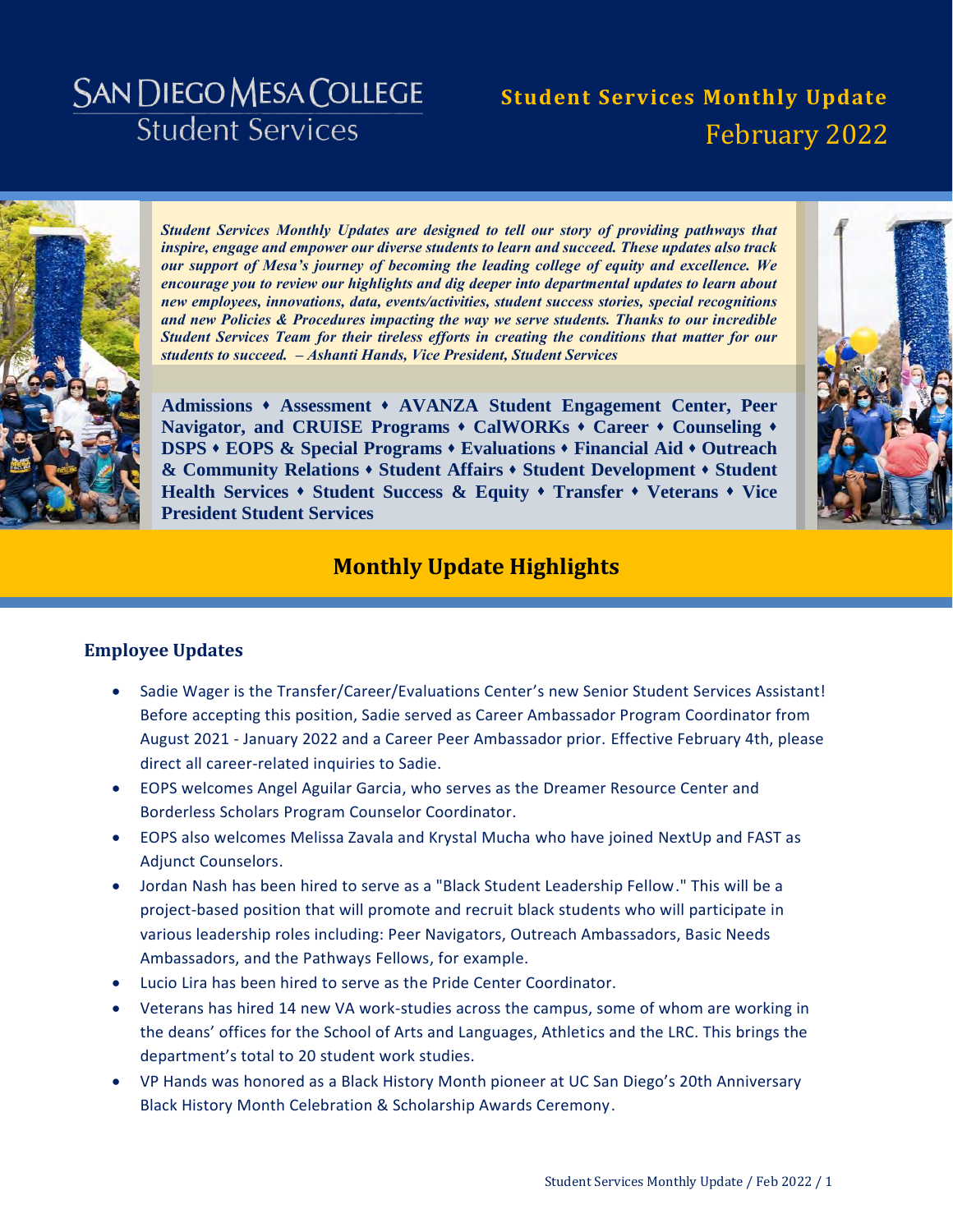### **Events & Activities**

- On February 22, 2022, Student Services opened the doors of our Center to students and the community. Click [here](https://www.sdmesa.edu/student-services/SP22%20Services%20Flyer-2.pdf) for more information about our hours and various ways to connect.
- Admissions staff attended Rosa Parks Birthday Recognition & Celebration.
- Peer Navigators continued to host open hours for any and all students to drop by and ask questions, redirected to the proper department/program, or receive a warm welcome.
- CalWORKs continued collaboration efforts with EOPS/CARE program to provide support to prospective, new, and continuing CalWORKs & EOPS/CARE students. Services include, but are not limited to application and eligibility process, academic counseling, and recruitment efforts.
- Career Center Team (Kristy, Raquel and Sadie) partnered with Work-Based Learning Coordinator (Katlin Choi) to offer a Welcome Week Activity - Career Chats: Got a Major? event on February 3<sup>rd</sup>.
- DSPS collaborated with General Counseling and EOPS to present a workshop titled: Getting to Know your Students and Increasing Engagement in the Classroom.
- Outreach Ambassadors have been supporting Welcome Week efforts as well as providing campus tours! We've had the opportunity to introduce prospective students and their families to our beautiful Mesa campus. Outreach is happy to be providing high-touch services.
- The Promise Program hosted two Virtual Spring Kickoff Sessions to share program updates and help Promise students prepare for the Spring semester. A total of 50 students attended. The program also distributed 18 free laptops and 162 \$250 emergency grants to current Promise students.
- The Stand returned to in-person services Tuesday Feb. 22 and will be at full service operations in March.
- Despite the unexpectedly remote start to the semester, Student Affairs hosted a welcome booth on campus, from Jan 31 to Feb 3, to serve those students who had classes in-person.
- Mental health counselor Aurora San Pedro, LMFT, provided Mental Health support to the academic support team from the AVANZA Center: The Peer Navigators. The theme was "uncertainty."
- VP Hands presented at the #RealCollegeCalifornia Basic Needs Summit**.** In addition to helping coordinate the event, VP Hands was able to participate in a [Mesa College Highlight video](https://us02web.zoom.us/rec/play/RfsoIIR1bxcxlR0pb7UByvI4JN_MWK9lrR63HGld09BrCQzkwcxmHrTLd-8SPtCTOkiToPcWqv73jCfe.ULfMQZYa5azFeuOS?continueMode=true&_x_zm_rtaid=LqPp__74SPWZ1lmTMxwqrQ.1644441173974.10032de380ee5799c1dfa4257ac14336&_x_zm_rhtaid=576) on our Basic Needs services (start at 1:28:00).

### **Innovations & Data**

- The Mesa Foundation, in collaboration with Student Affairs, has implemented a Scholarship Community Reviewer Outreach campaign through which Mesa community members serve as reviewers for various Mesa Foundation scholarships. The call-out was circulated during Convocation and we are pleased to share that we have 26 community members that have signed up to join!
- Financial Aid disbursed \$4,115,901.81 in direct refunds to 4,235 students.
- The in-house election application period for the Associated Students in spring 2022 closed on Feb 17, with eleven students ultimately submitting applications.
- Hai Hoang and Charlie Lieu created two new scholarship videos to guide reviewers.
	- o [Scholarships & Equity: Using Data to Put Values into Action](https://www.youtube.com/watch?v=zPluheK30NU)
	- o [Scholarship Review Training: Step-by-Step Guide](https://www.youtube.com/watch?v=7WIxFhnta6g)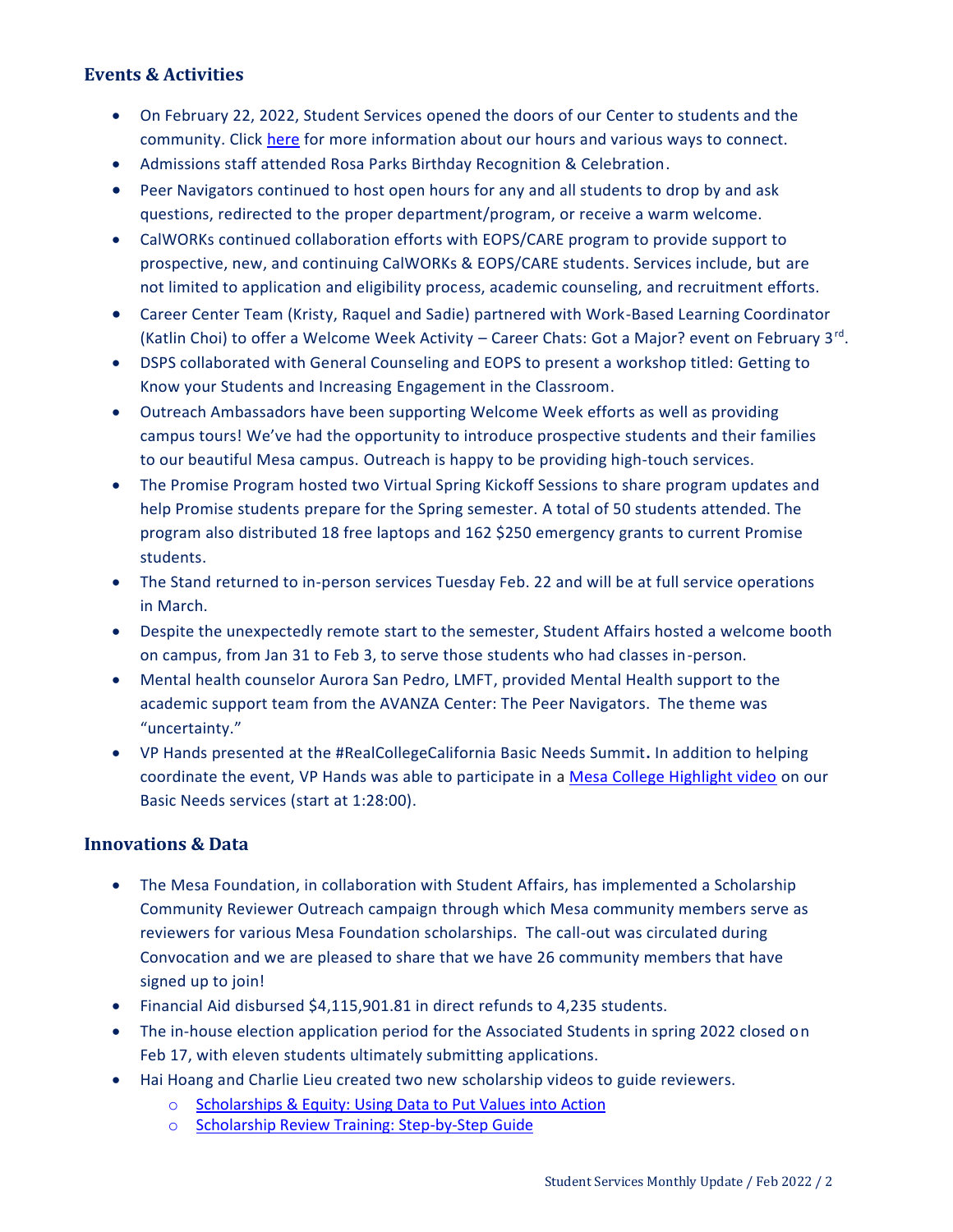### **Policies & Procedures**

- Transfer students are encouraged to make 1:1 appointments with 4 year university reps through their respective links [https://www.sdmesa.edu/student-services/transfer-center/university](https://www.sdmesa.edu/student-services/transfer-center/university-representative-visits.shtml)[representative-visits.shtml](https://www.sdmesa.edu/student-services/transfer-center/university-representative-visits.shtml)
- SDCCD distributed the [Fall 2022 & Booster Mask Update to students](https://www.sdccd.edu/docs/StudentServices/covid19/SDCCD%20COVID%20Booster%20Update.pdf)
- SDCCD distributed a Spring 2022 Student COVID-19 Guide for Faculty and Staff
- SDDCD announced that credit by examination fees will be eliminated effective immediately.

#### **Student Success Stories**

- Congratulations to all of our Borderless Scholars on the Dream Resource Center's Grand Opening. This space would not have been possible without your advocacy and bravery.
- Feedback from the "Saving and Budgeting" Peer Navigator workshop was positive
	- "Friendly and relatable peer navigators. Learned a lot about saving and felt comfortable asking questions. I'm so happy I went to this workshop."
	- "This workshop was really helpful. I learned a lot about the different programs Mesa offers like the stand, the career center, and a financing class. I also thought it was helpful to get a refresher on how to budget a paycheck."
- Student Testimonials from Career Ambassador Post-Appointment Surveys:
	- "I learned a lot that I will take with me pass my time at Mesa College"
	- "Amy was wonderful and encouraging for working towards building my skills and confidence in my job search."
- Mesa received commendation for the Veterans RFA final report, which helps to tell our student success stories, and was invited to submit a proposal for the veterans symposium scheduled for September 2022.
- Through the VA work study interview process, the department learned of a student whose goal is to do stats for a major league baseball team which then placed him with the Athletics department working with baseball and maybe basketball doing stats.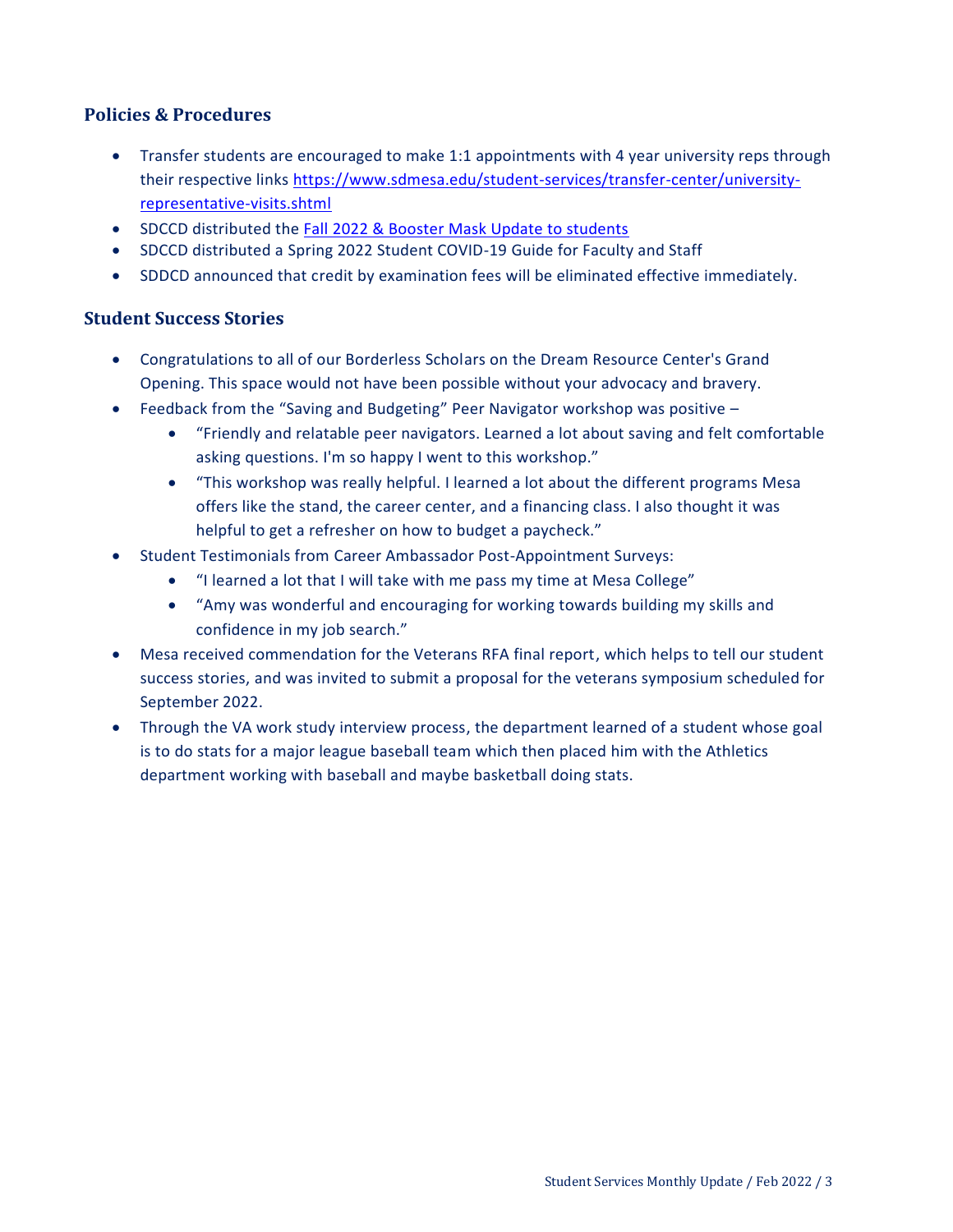# **Admissions**

### <span id="page-3-0"></span>**Employee Updates**

 Reflected on the Skype interview with Ms. Paone and the TED Talk regarding change. Imagine you are going to hire a new leader to manage an organization design, and you are going to post an online job advertisement for the design leader. What will be some of the most important characteristics you will look for?

### **Events & Activities**

- Admissions staff attended Rosa Parks Birthday Recognition & Celebration on Friday, February 4, 2022.
- We attended the Joint School Meeting on Wednesday, February 9, 2022.
- Karina Sandoval helped train the new Outreach Ambassadors on Admissions processes on Friday, February 11, 2022.
- We continue to participate in the Classified Senate and attend the President's cabinet and College Forums.
- We are looking forward to attending "Disrupting Racism Through the Lens of the Arts with Dr. Ron McCurdy"

#### **Innovations & Data**

- We continue to support students via our sdmesaadmissions@sdcdd.edu email, where we replied to 1,195 emails. We cleared over 139 students via Cleared4 and certified 4 students' cross-enrollment applications. We processed 109 JIRA tickets and 105 enrollment verifications. We answered 935 phone calls via our Admissions phone tree and 584 Google Voice calls/voicemails and text messages.
- QLESS is back, which is exciting because our students are on campus. We saw 70 students on Tuesday, February 22, our first day back!

#### **Policies & Procedures**

- We are looking at our spring application, registration, and enrollment processes to evaluate our operations as we say goodbye to the spring peak. We have already begun our conversation with our sister campuses and district student services on improvements needed to JIRA and the block enrollment process.
- We are also looking to address the Change of Course Level with Discipline or Section form and process to best support students and faculty.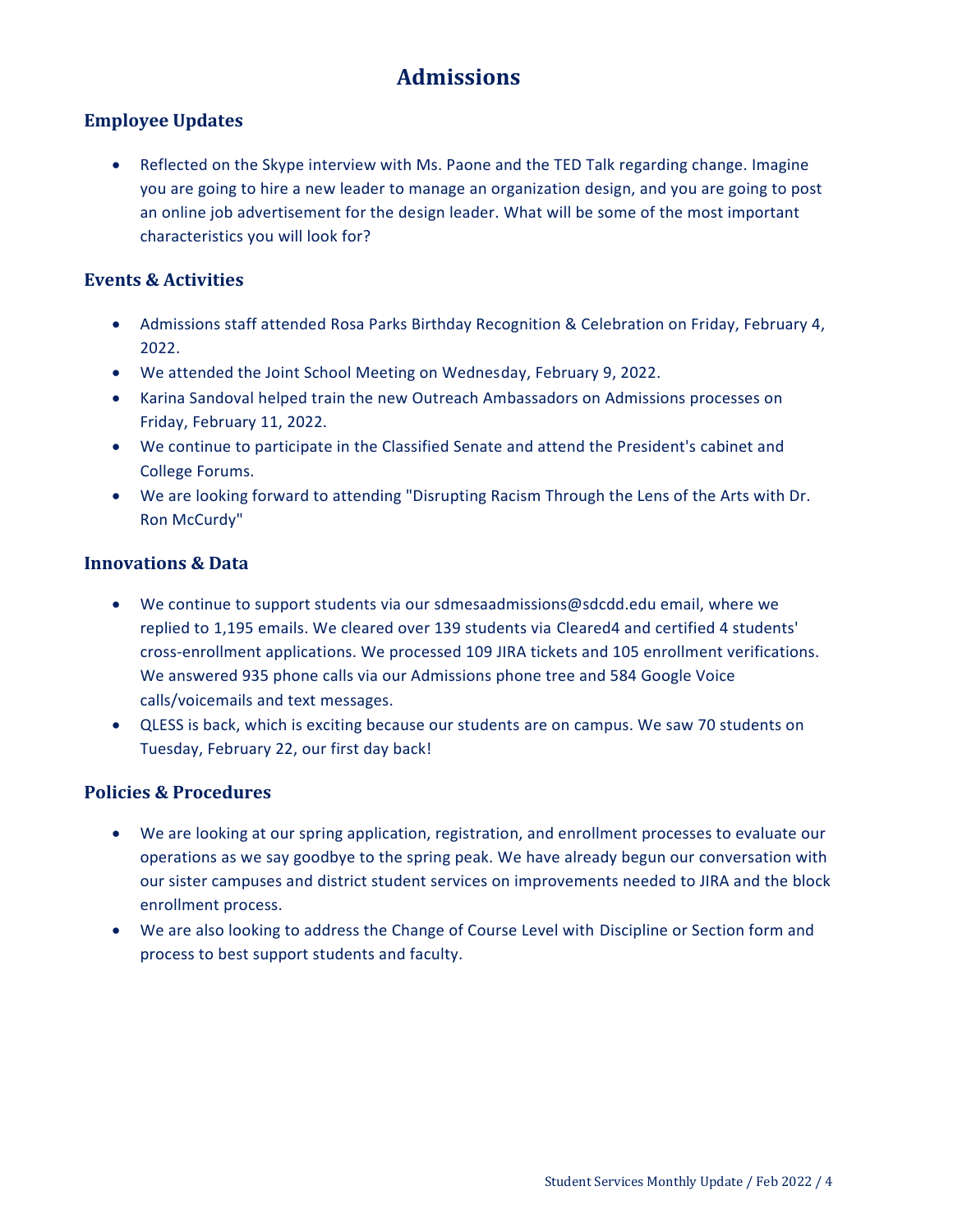### **Student Success Stories**

 We worked with Johanna Aleman to support a student who missed the refund deadline by a day. We reached out to the instructors to ensure that the student had stopped attending/was not participating in the course as of the refund deadline and could process a late drop with a refund. The student, faculty, and staff all collaborated to remove a financial barrier from the student!

#### **Special Recognition**

 Admissions would like to recognize Armando and Jocelyn, our new SSA's, for their flexibility, adaptability, and ability to enter admissions during peak to learn the role. We are so blessed to have you on our team!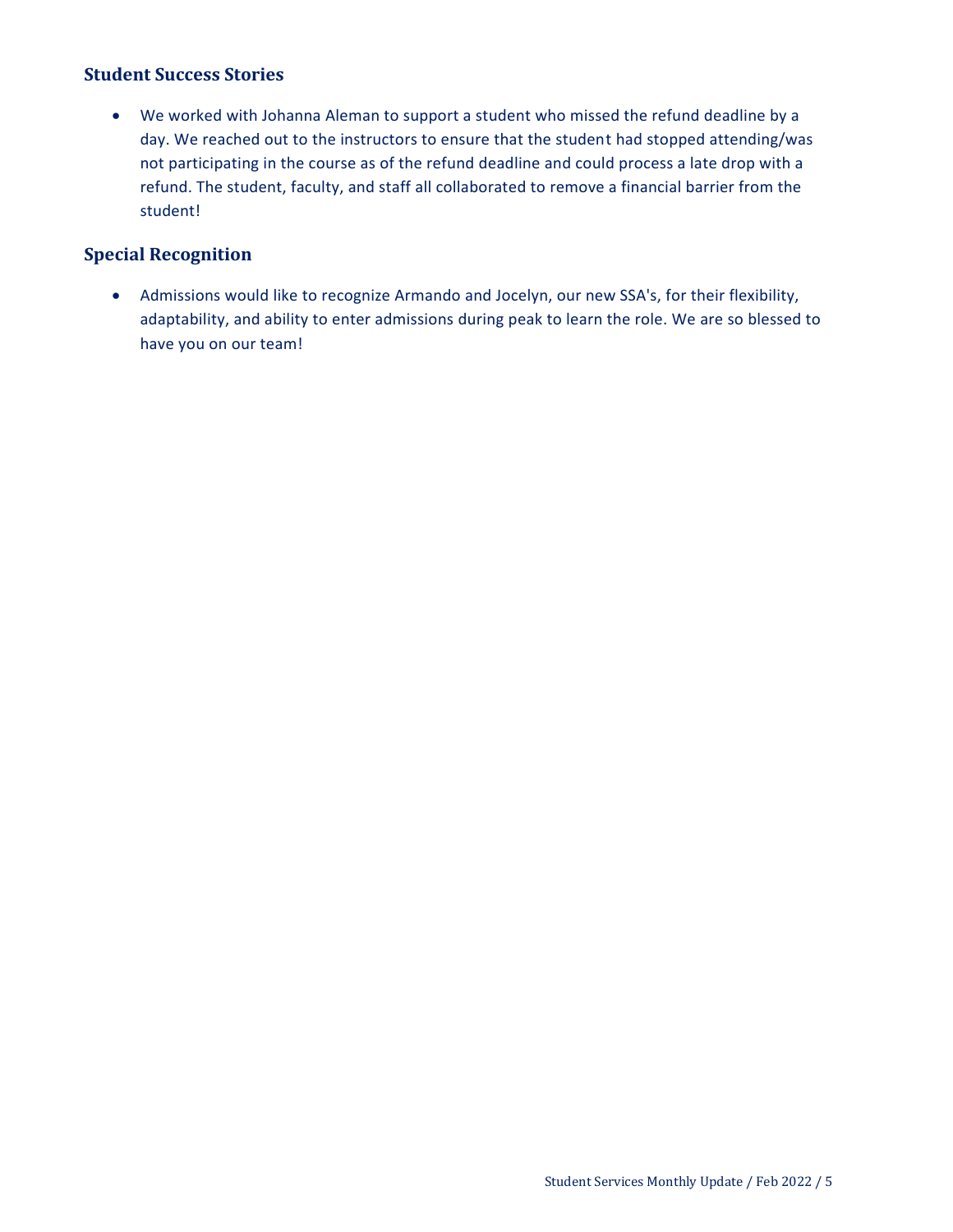# **Assessment**

## <span id="page-5-0"></span>**Events & Activities**

 Assessment and Outreach created a group chat on Microsoft Teams this month. This allows us to improve our responses to students on Live Chat, since we can check and confirm information with staff in different departments.

#### **Innovations & Data**

| <b>February 2022</b> |                                       |  |
|----------------------|---------------------------------------|--|
|                      | $E$ -Chat: 30                         |  |
|                      | FLAC: 2                               |  |
|                      | Fmail: 16                             |  |
|                      | Orientation: 11                       |  |
|                      | <b>Placement Assistant: 28</b>        |  |
|                      | <b>Unduplicated Student Count: 87</b> |  |
| ٠                    |                                       |  |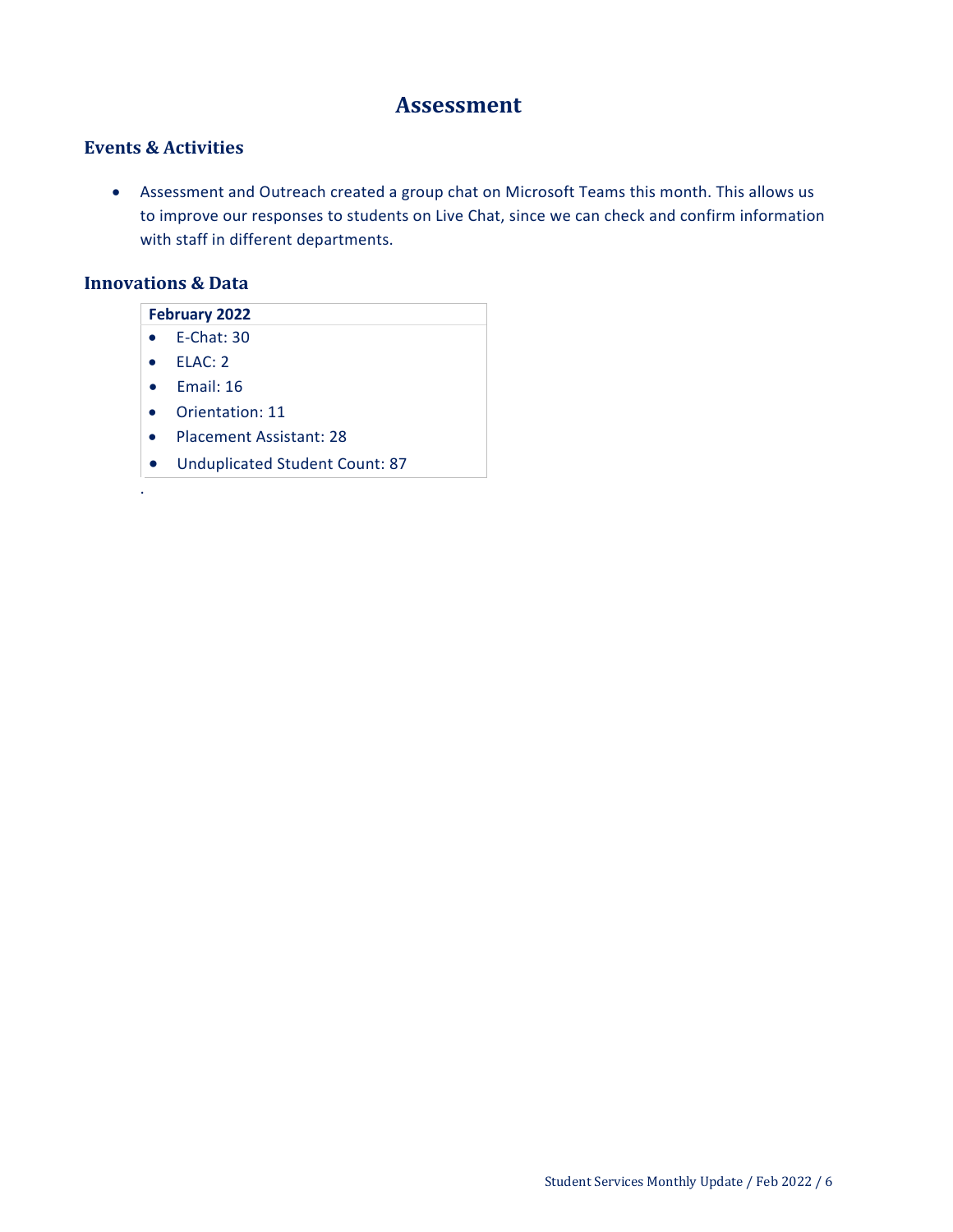# **AVANZA Student Engagement Center, Peer Navigator, and CRUISE Programs**

### <span id="page-6-1"></span><span id="page-6-0"></span>**Employee Updates**

 All 13 Peer Navigators remain focused on starting the semester strong, supporting their students, and excited to transition back to being on campus. No new updates.

### **Events & Activities**

- Online Spring Semester AVANZA Engagement Center Hours: Peer Navigators continued to host open hours for any and all students to drop by and ask questions, redirected to the proper department/program, or receive a warm welcome. Online hours held Monday to Thursday, Jan. 31 to Feb. 17 from 9:00a – 3:00p.
- Peer Navigator Hiring Application opened at the start of the semester, and the deadline was extended to March 4.
- Peer Navigator Info Sessions: To help interested candidates learn more about what it takes to be a Peer Navigator for the 2022-2023 academic year. PNs held 2 info sessions through Zoom on February 15 and 22, aimed at answering questions and providing a detailed overview of the job.
- Game Night: Peer Navigators continued with community building by engaging their mentees through online games! Two Game Nights held through Zoom on February 16 and 24.
- Monthly Workshop: Saving and Budgeting: In an effort to support students, PNs held a workshop and shared tips on how to save and budget as a college student. Two sessions held through Zoom on February 17 and 25.

### **Innovations & Data**

 Peer Navigators recorded the info session to support those that were not able to attend or for those seeking more information.

## **Student Success Stories**

- Feedback from the PN workshop was positive -
	- "Friendly and relatable peer navigators. Learned a lot about saving and felt comfortable asking questions. I'm so happy I went to this workshop."
	- "It was very clear and a lot of details to ensure about financial literacy and the importance to learn about it."
	- "Very helpful I learned a lot of helpful resources and got comfortable more with the financial services offered at mesa."
	- "This workshop was really helpful. I learned a lot about the different programs Mesa offers like the stand, the career center, and a financing class. I also thought it was helpful to get a refresher on how to budget a paycheck."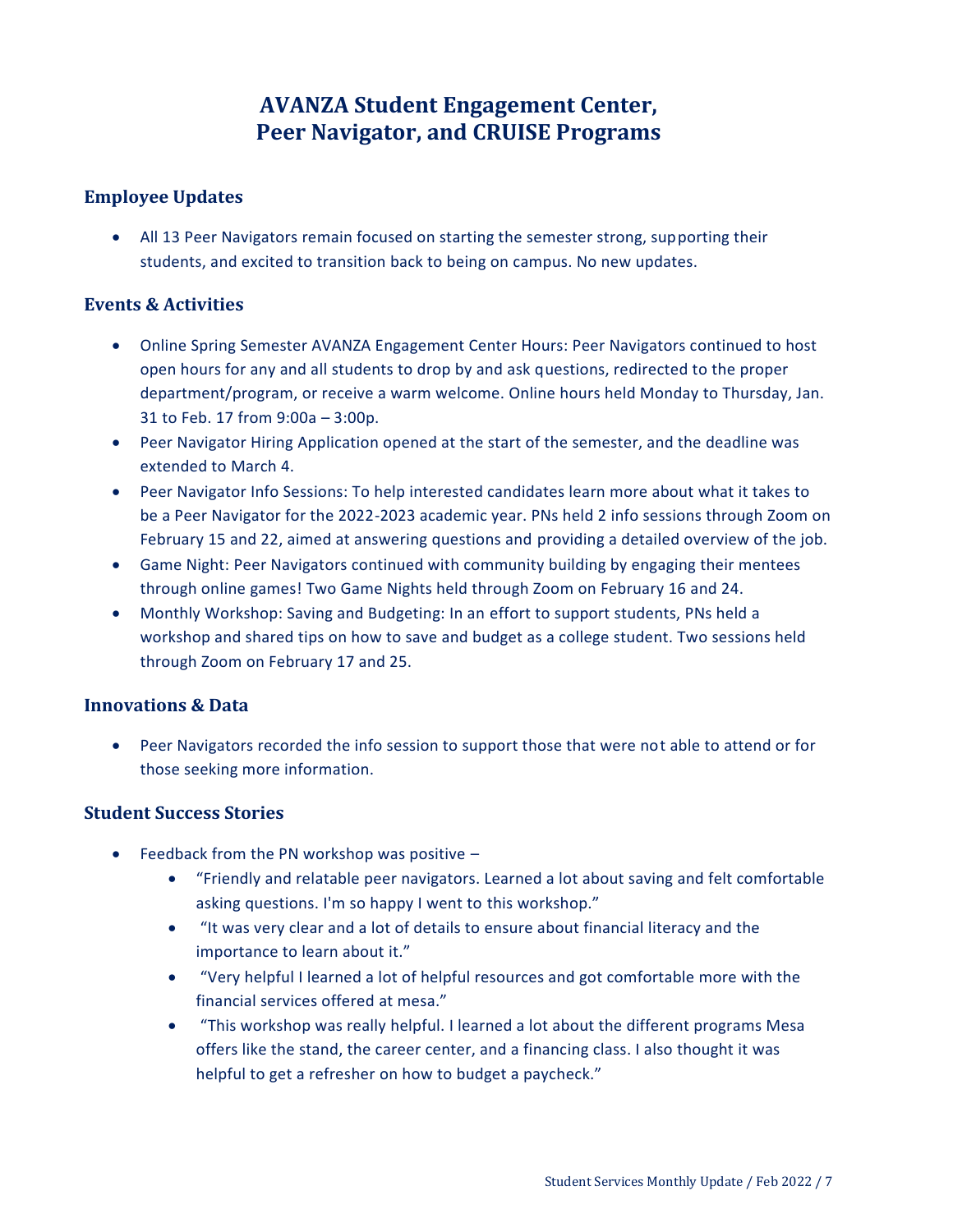# **Special Recognition**

 Shout out to the Peer Navigator team for staying consistent with all of their responsibilities, especially supporting their mentees!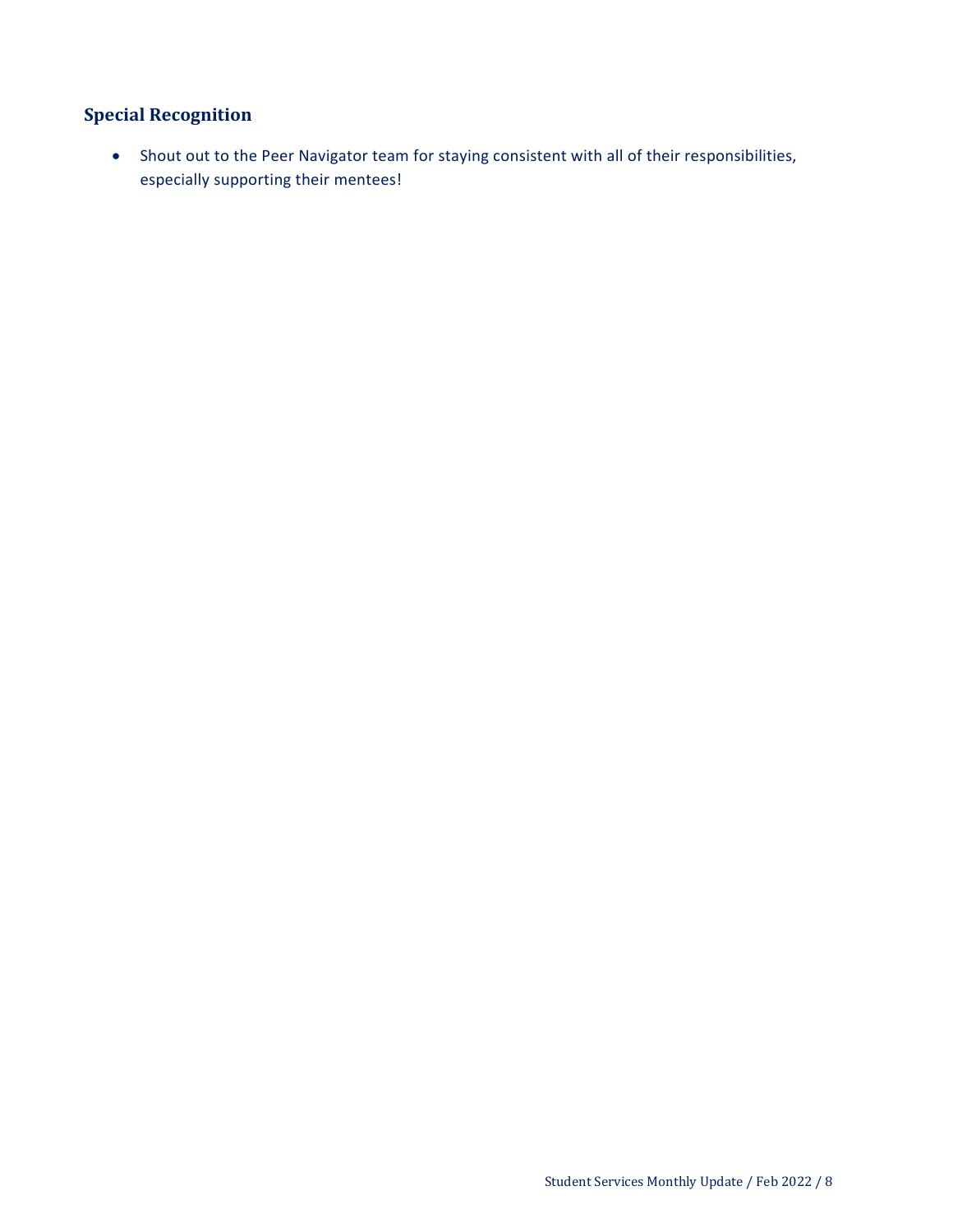# **CalWORKs**

#### <span id="page-8-0"></span>**Events & Activities**

- Preparation has been underway to provide an in-person Mesa College CalWORKs Welcome back Event for the first week of March
- CalWORKs continues to provide 1/week workshops through CalWORKs Canvas. This provides student with activity hours for those who need to provide any to their county case managers.
	- **Time Management Strategies**
	- Introduction to (MT2C)
	- How is Student Aid is Counted: CalWORKs rules to exclude most educational grants
	- CalWORKs Program: Results from the passing of SB 1232
- Outreach and recruitment through collaboration efforts with county contactors Public Consulting Group (PCG), ResCare, and Equus Workforce Solutions.
- Continue to provide via zoom format CalWORKs Drop-in Hours: Mondays & Thursdays (9am & 4pm) and Wednesdays (2pm)
- CalWORKs Information Workshop, provided by the SD County Health & Human Services Agency (HHSA). Topics includes Cash Aid, CalFresh, and Medical application, process, or issues. Workshop is open to the campus for prospective, or new, or current CalWORKs students. Workshop occurs every Mondays and Thursdays via zoom format from 11am-12pm. More information can be found on the Mesa CalWORKs website at https://www.sdmesa.edu/student-services/calworks/index.shtml
- Attended monthly CalWORKs Region X meeting. SD County Health Human Services Agency (HHSA), and SD county contractors Public Consulting Group (PCG), ResCare, and Equus Workforce Solutions. The goals are to continue strengthening pathways and support services for incoming and continuing CalWORKs students.
- Continued collaboration effort with EOPS/CARE program to provide support to prospective, new or continuing CalWORKs & EOPS/CARE students. Services include, but not limited to application and eligibility process, academic counseling, and recruitment efforts.
- Continued to process Spring CalWORKs grants to all current CalWORKs students who are in good academic standing.
- Continuing to accepting CalWORKs applications and referrals

#### **Innovations & Data**

- Fall 2021 CalWORKs Students = 22
- Spring 2022 CalWORKs Students =  $33 +$
- Accepting appointments for Spring 2022 Individual Training Plan (ITP), Book/Material Request forms and educational plans

### **Policies & Procedures**

 CalWORKs online fillable application (Intake Form) is available in the CalWORKs website at <https://www.sdmesa.edu/student-services/calworks/index.shtml>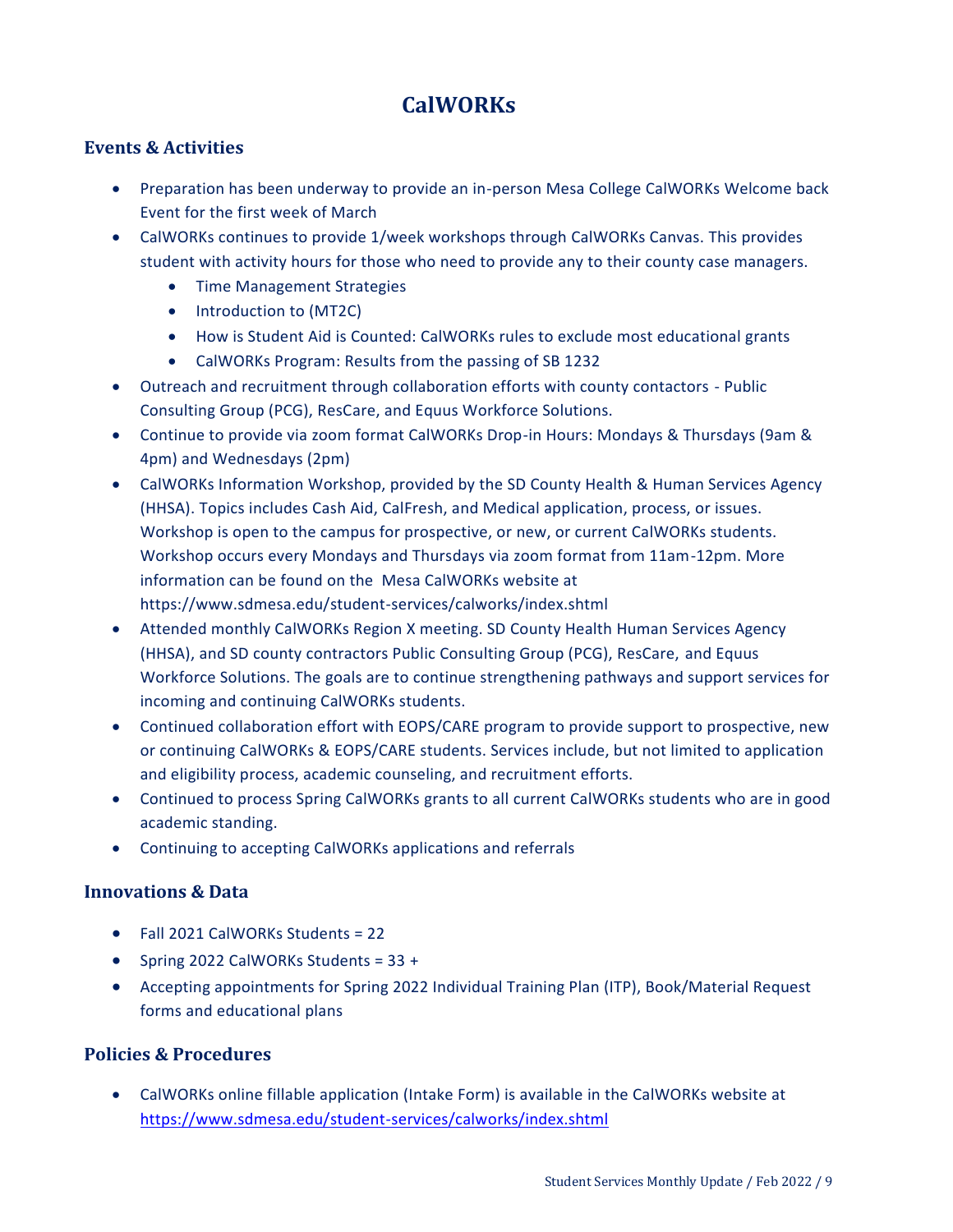Students can schedule a CalWORKs appointments by emailing mesacalworks@sdccd.edu or by calling program phone/Google Voice at 619-388-2709 or by filling out a online google form on the CalWORKs website: [https://docs.google.com/forms/d/e/1FAIpQLSfGeRzRnAvYTNbFL-](https://docs.google.com/forms/d/e/1FAIpQLSfGeRzRnAvYTNbFL-4gs7biz3HsfvsMr5bwvQwy_1oi01MTsQ/viewform)[4gs7biz3HsfvsMr5bwvQwy\\_1oi01MTsQ/viewform](https://docs.google.com/forms/d/e/1FAIpQLSfGeRzRnAvYTNbFL-4gs7biz3HsfvsMr5bwvQwy_1oi01MTsQ/viewform)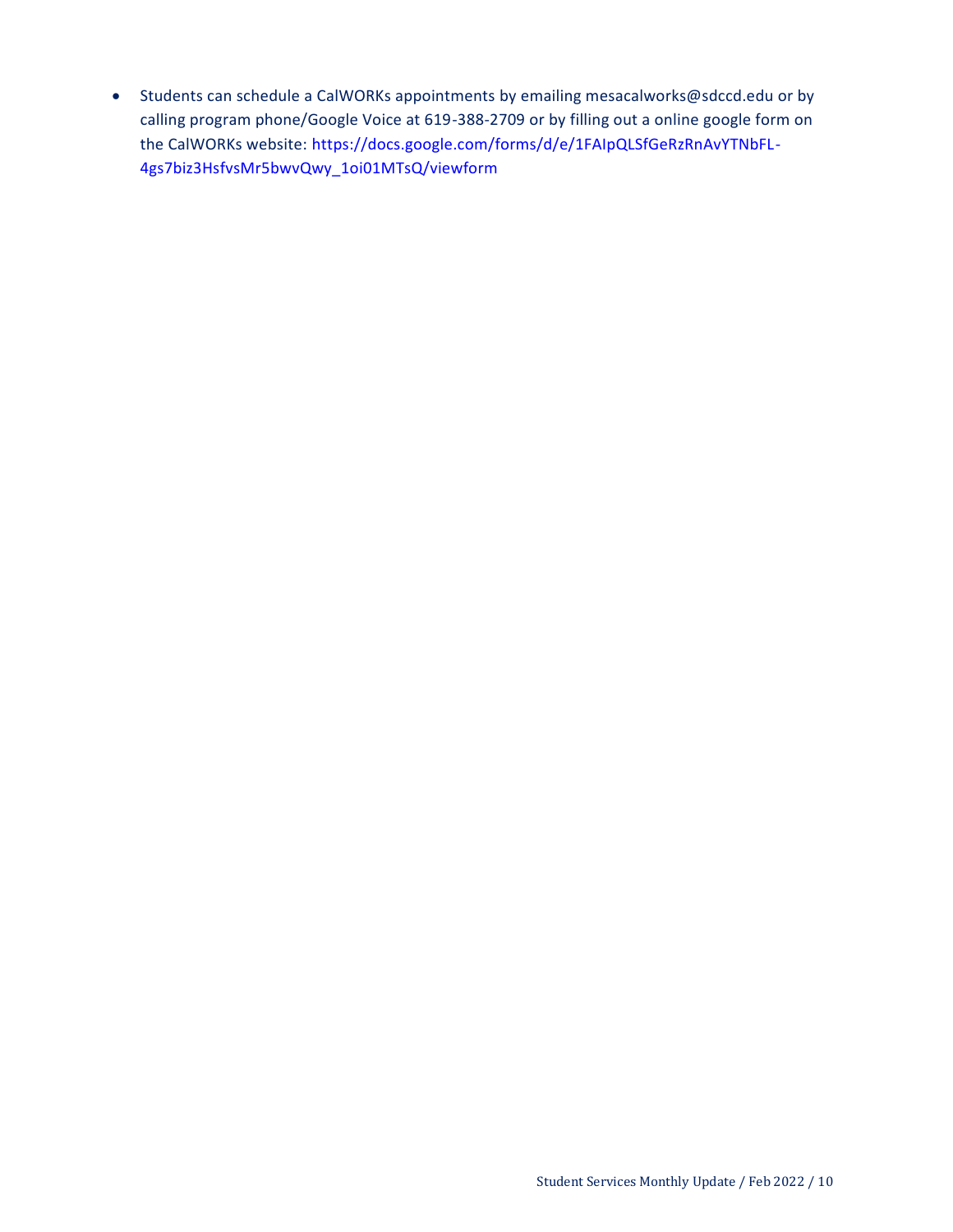# **Career**

### <span id="page-10-0"></span>**Employee Updates**

- Sadie Wager is our new Senior Student Services Assistant! Sadie has been with the Transfer/Career/Evaluations Center (TCE) for four years this April as a Project Assistant. Before accepting this position, Sadie served as Career Ambassador Program Coordinator from August 2021 - January 2022 and a Career Peer Ambassador prior. Beyond her experience in Career Services, Sadie is familiar with and trained on other services provided in TCE.
- As an alumnus of Mesa, Sadie brings her expertise and unique perspective of the processes students go through and has a passion for supporting students with their academic and career journeys. We are excited to welcome Sadie to her new role and classification and look forward to the positive change she will bring to our office and how we serve our students!
- Effective February 4th, please direct all career-related inquiries to Sadie. Please join me in welcoming Sadie!

#### **Events & Activities**

- Career Center Team (Kristy, Raquel and Sadie) partnered with Work-Based Learning Coordinator (Katlin Choi) to offer a Welcome Week Activity – Career Chats: Got a Major? event on February 3rd
- Career Coordinators, Kristy and Raquel, presented in two of Anthony Reuss' PERG 120 courses to give an overview of Career Services on Feb. 22 and 23rd
- Raquel and Kristy established partnership with FAST Scholars to provide direct career services and counseling support to students and also added Career/Major Exploration and Job Preparation informational materials to the FAST Scholars Canvas Shell
- Career Center Team met with San Diego Workforce Partnership on Feb. 17th to discuss future campus partnership and collaborative efforts.

#### **Innovations & Data**

- The San Diego Community College District is transitioning to a new online student job board powered by Handshake. Student (spring 2020 - present) will receive an email by the end of February with instructions on how to activate their account. Students prior to spring 2020, and alumni, will have access to the platform. More details to follow.
- For additional support and assistance with job searching and preparing application materials, please contact the Career Center at 619-800-3556 to schedule an appointment.

### **Policies & Procedures**

 All Career Counseling and Career Ambassador appointments are being held via zoom. Students can schedule Career Counseling and/or Career Ambassador appointments by emailing mesacareersdccd@gmail.com or by calling 619-800-3556.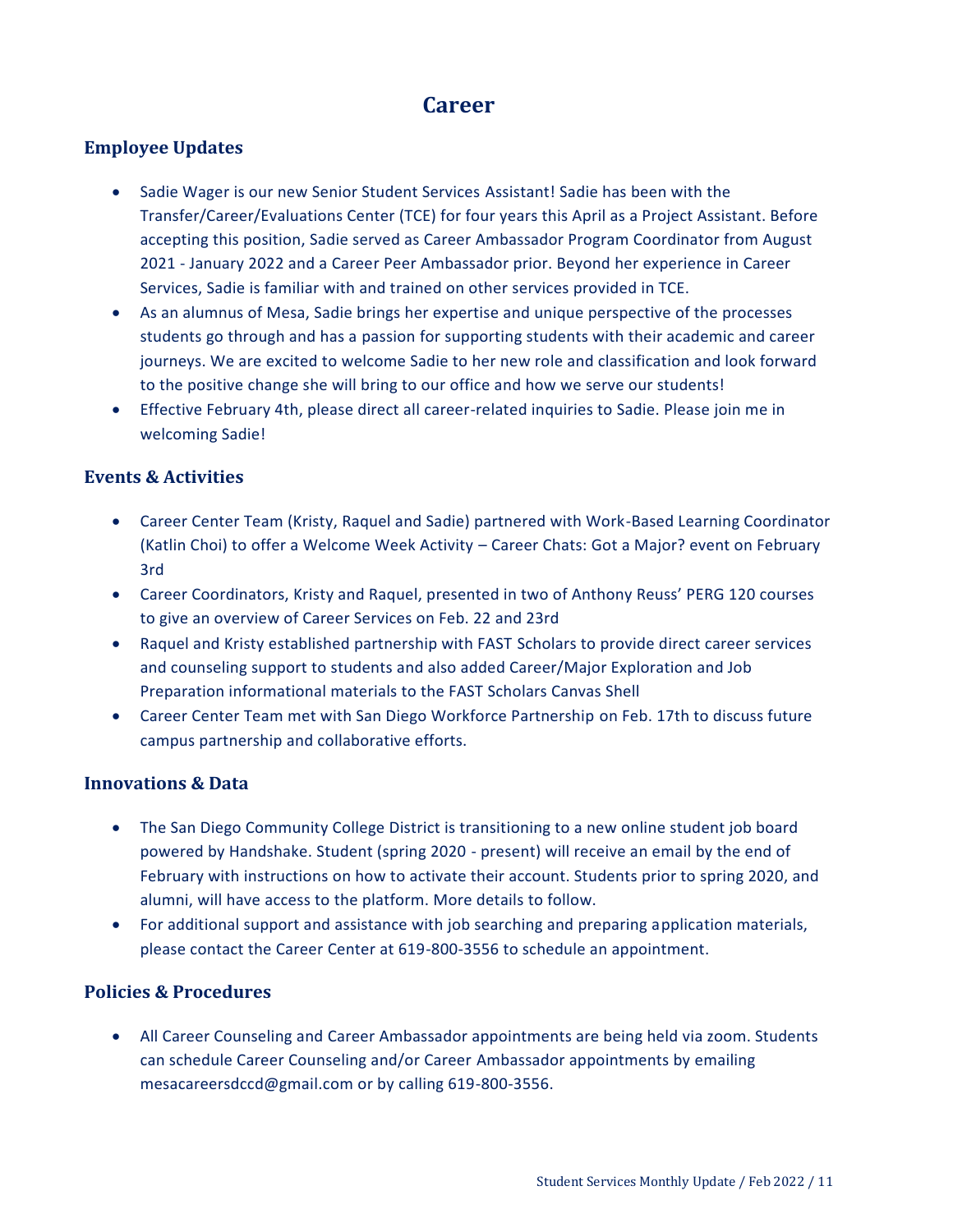#### **Student Success Stories**

- Student Testimonials from our Career Ambassador Post-Appointment Surveys:
	- "I learned a lot that I will take with me pass my time at Mesa College"
	- "Amy was wonderful and encouraging for working towards building my skills and confidence in my job search."
- For more information on the CAP program, please visit our website here: <https://www.sdmesa.edu/student-services/career-center/career-peer-ambassadors.shtml>

### **Special Recognition**

• Sadie Wager! You've hit the ground running in your new role and have done a great job leading the CAP program. Thank you for all of your hard work.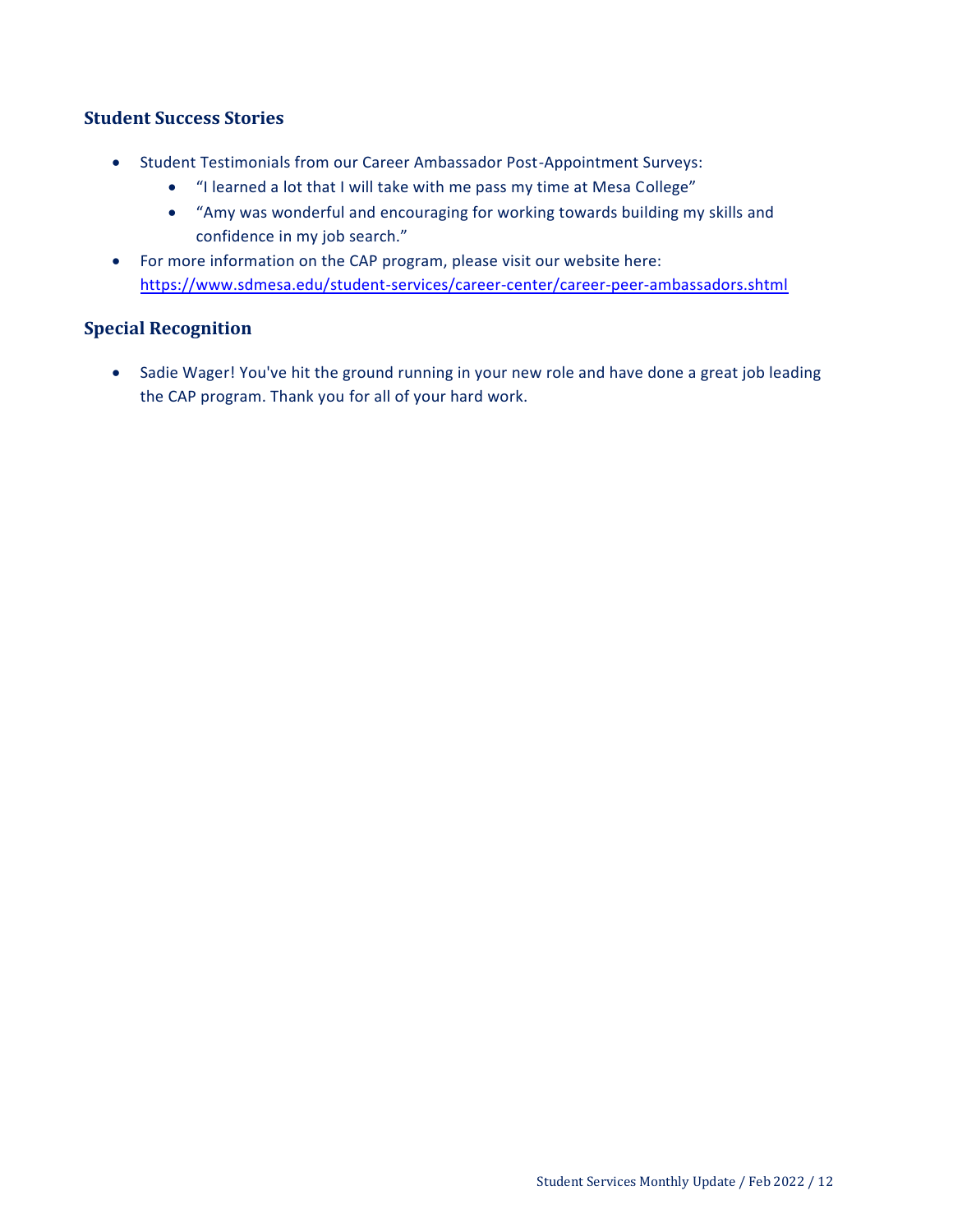# **Counseling**

#### <span id="page-12-0"></span>**Events & Activities**

- Career Center Team (Kristy, Raquel and Sadie) partnered with Work-Based Learning Coordinator (Katlin Choi) to offer a Welcome Week Activity – Career Chats: Got a Major? event on February 3 rd .
- Kristy and Raquel will present in two of Anthony Reuss' PERG 120 courses to give an overview of Career Services on Feb. 22 and 23rd
- Raquel and Kristy established partnership with FAST Scholars to provide direct career services and counseling support to students and also added Career/Major Exploration and Job Preparation informational materials to the FAST Scholars Canvas Shell
- Career Center Team met with San Diego Workforce Partnership on Feb. 17th to discuss future campus partnership and collaborative efforts.

#### **Innovations & Data**

- For the month of February the number of drop-in and appointments were the following (unduplicated counts)
	- Drop-in 1287
	- Appointments 333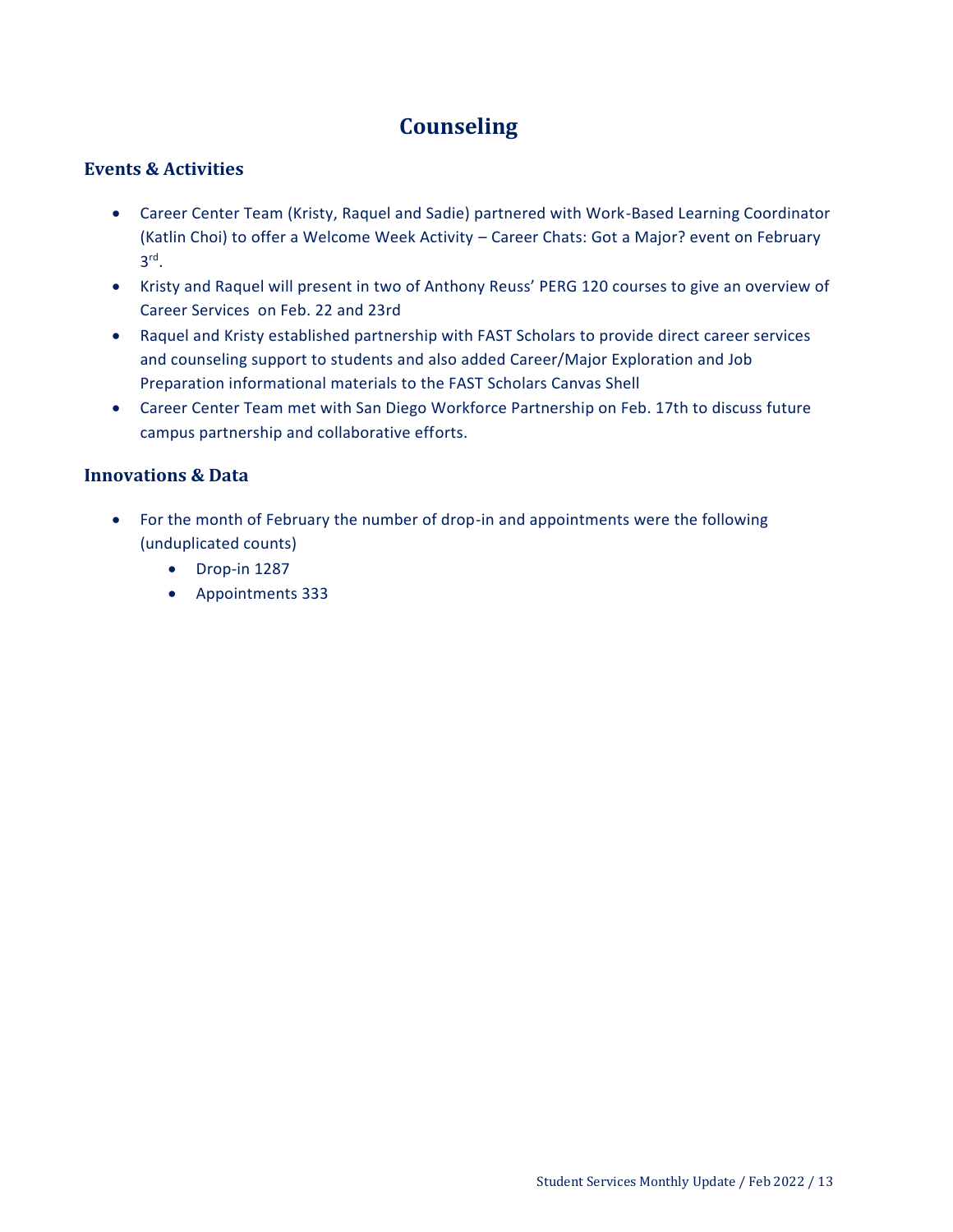# **DSPS**

### <span id="page-13-0"></span>**Events & Activities**

- DSPS collaborated with General Counseling and EOPS to present a workshop titled: Getting to Know your Students and Increasing Engagement in the Classroom
- DSPS was trained on the Cleared4 system so that we can authorize visitors in the classroom as a disability accommodation
- The DSPS Coordinator attended the Cloud Solutions for the Classroom in partnership with District IT, Microsoft and the CISC faculty.
- DSPS continued our work on department outcomes and is a participant jn the Outcomes (beta tester) pilot project
- DSPS is excited to announce we are stating a Diverse\_Ability Club for our DSPS students and allies

#### **Innovations & Data**

DSPS processed 106 student applications in February and proctored 46 student exams.

### **Policies & Procedures**

DSPS has updated our DSPS Authorized Visitor process and forms.

#### **Special Recognition**

 DSPS would like to recognize our SDICCCA Counselor Fellow-Sandy Ricketts for all of the support she has provided in getting the Diverse\_Abilities club up and running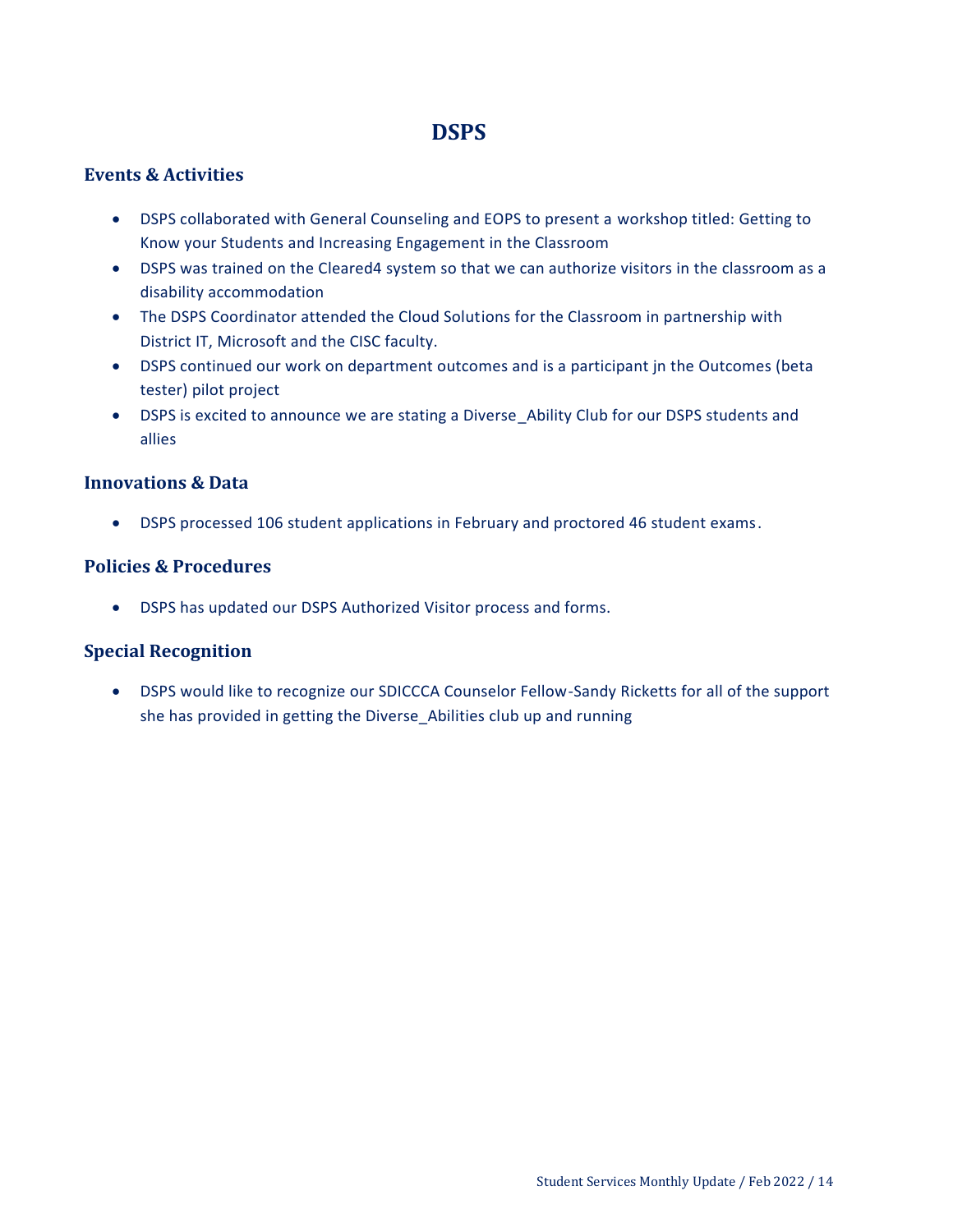# **EOPS & Special Programs**

### <span id="page-14-0"></span>**Employee Updates**

- We want to welcome Angel Aguilar Garcia who will be serving as our new Dreamer Resource Center and Borderless Scholars Program Counselor Coordinator. We are excited to have you Angel, welcome to the team!
- Welcome to Melissa Zavala and Krystal Mucha for joining NextUp and FAST as Adjunct Counselors.

#### **Events & Activities**

#### **EOPS**

- 2/10/22 | Borderless Scholars in collaboration with JFS/HELS (Jewish Family Services/ Higher Education Legal Services) continues to promote FREE Immigration Legal Services to 454 Borderless Scholars Students. To learn more about this service, please contact the EOPS Office to speak to one of our Borderless Scholars Team members or access the following link to schedule an appointment: www.jfssd.org/HELS.
- 2/7 & 2/14/22 | The Mesa College Borderless Scholars Team hosted a Time Management Workshop featuring tips on how to make academic goals and properly manage them. These workshops were presented by our Borderless Scholars counselor Rosa Palacios and our Project Assistant Yolanda Granados.
- 2/14/22 | The Mesa College Borderless Scholars Team offered a Health Care Resource Workshop. Students received information and resources to access health care regardless of immigration status. This workshop was facilitated by Borderless Scholars Peer Mentor, Giovanni Sanchez.
- 2/23/22 | The Mesa College Borderless Scholars Team offered a virtual space for students to practice self-care. The series of Weekly Dose of Self-Care feature mindfulness and meditation techniques to help students be more present, build focus, stay relaxed and to take one breath at the time. This workshop was facilitated by Project Assistant Consuelo Orihuela.
- 2/24/22 | The Mesa College Borderless Scholars Team partnered with the Dreamer Support Programs at the District, City College, Miramar College, and CE to offer a series of virtual workshops to provide information, support, and advocacy for our undocumented students.
- 2/11, 2/17 & 2/25/22 Borderless Scholars Team held Financial Aid CA Dream Act (CADAA) Application Workshops. These Financial aid workshops are tailored for current and prospective Undocumented Students. The attendees learned about the Dream Act Application, CCPG, Grants, and Scholarship opportunities. The workshop was presented by our Borderless Scholars counselor Clemente Ayala.

#### **CARE**

- Outreach and recruitment through EOPS applications-outreach to potential students
- Welcome Week info session
- CARE Welcome Back Event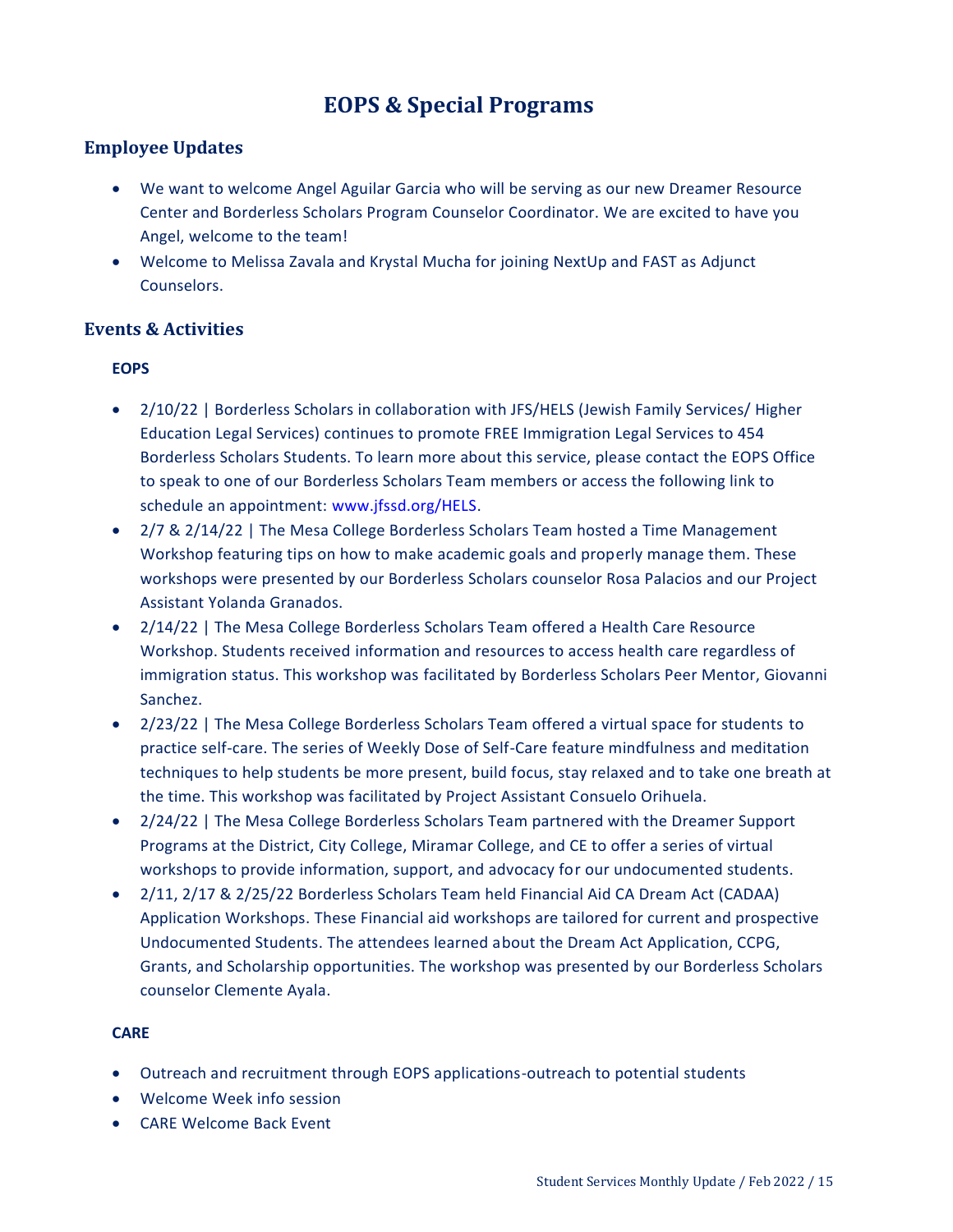- Provide students with gas cards after each EOPS appointments
- Collaboration with CalWORKs
- Attend monthly EOPS/CARE statewide check-in meetings

#### **NextUP & FAST Scholars**

 NextUp and FAST Scholars programs are in the process of organizing several events for the Spring 2022 semester, both for our scholars and college professionals.

#### **Rising Scholars**

- Attend Rising Scholars CCC Counselor meetings and workshops
- Rising Scholars Welcome Back Event
- Collaboration meeting with Rising Scholars statewide network
- Monthly Region X SDICCCA meeting

#### **Innovations & Data**

- In order to offer assistance for our Borderless Scholars, the Dreamer Resource Center and Borderless Scholars Team issued a Spring 2022 survey for students to opt-in requesting specific supportive services such as: Book Service, School Supplies, Money for Food, Counseling Appointments, Immigration Consultations, and one-time Gas Card assistance. The questionnaire was distributed to 505 Borderless Scholars students. Please contact the Dreamers Resource Center at MesaDreamers@sdccd.edu, or phone our virtual office at 619.500.2053 if you have any questions.
- The Dream Resource Center, Borderless Scholars Team, and RISE Club continue to work together to support the RISE Club. RISE stands for Rising Immigrant Scholars through Education. The RISE Club is student lead and supports undocumented, AB 540, Dreamer, DACA, Non-DACA, students from mixed-status families, faculty/staff, and allies as well as the community at large. Any interested student in becoming part of this amazing club, either as a member or as an officer please contact Borderless Scholars Counselor Rosa Palacios at rpalacios@sdccd.edu for more information.

#### **Student Success Stories**

- Congratulations to all of our Borderless Scholars on the Dream Resource Center's Grand Opening. This space would not have been possible without your advocacy and bravery.
- Seven FAST and NextUp Scholars applied for transfer. So far, one of our scholars has been admitted to CSU Fullerton

#### **Special Recognition**

- A special thanks to all of the awesome Mesa College teams that continuously collaborate with our Dreamer Resource Center and Borderless Scholars Program. Thank you for the amazing teamwork, support, and collaboration in facilitating meaningful, and helpful information for our Dreamer students.
- To Jessica in Financial Aid for going above and beyond in support our NextUp and FAST Scholars.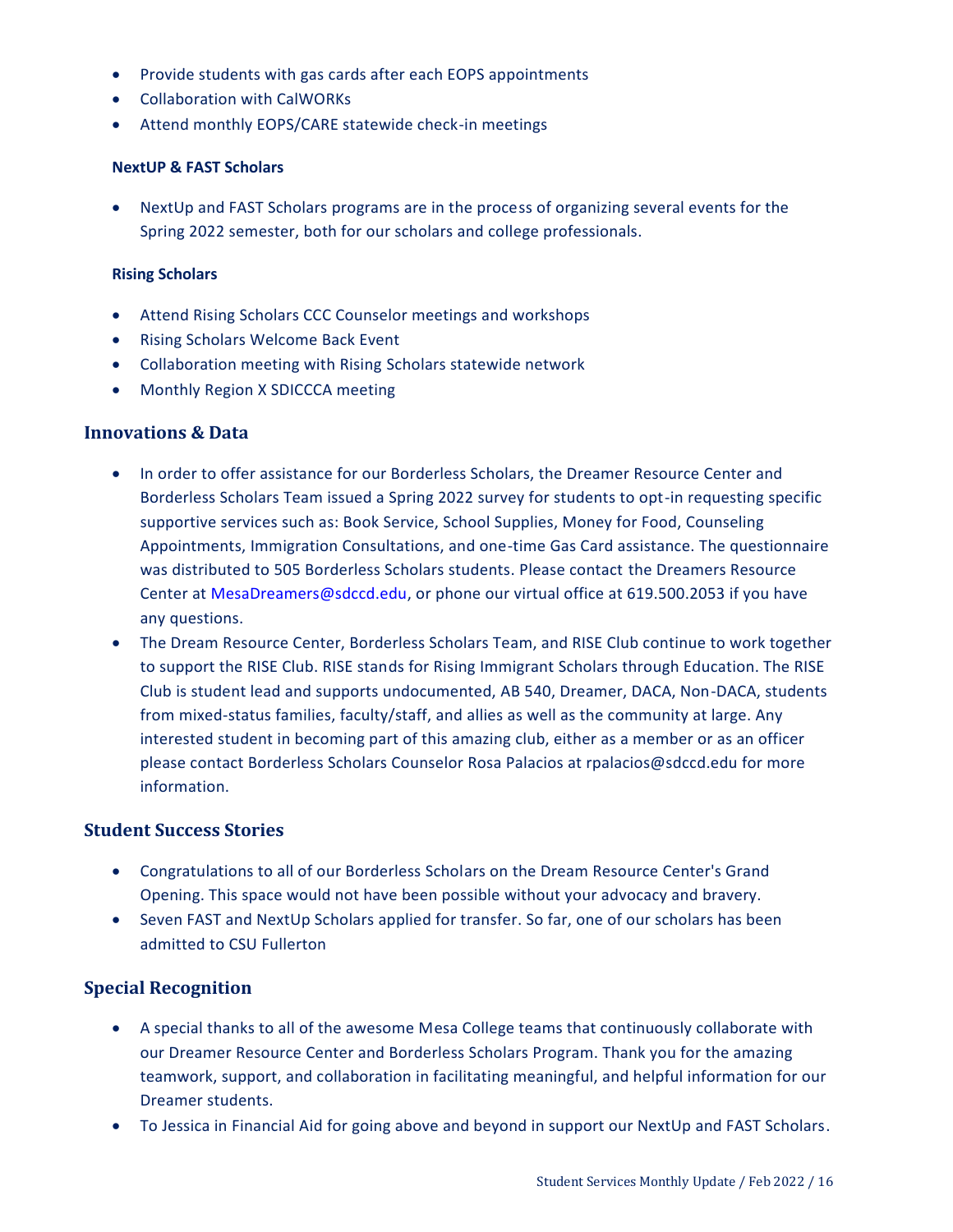# **Evaluations**

#### <span id="page-16-0"></span>**Events & Activities**

 The San Diego Mesa College 2022 Commencement Ceremony will be held on campus on May 27th, 2022. The Commencement Team is working on logistics and will share details with the campus as the event gets closer. In the meantime, students who wish to participate in the upcoming commencement must complete their degree and/or certificate requirements by fall 2021, spring 2022, or summer 2022 and must apply for graduation. Students can find more information on the Evaluations website here: [https://www.sdmesa.edu/student](https://www.sdmesa.edu/student-services/evaluations/apply-for-degree.shtml)[services/evaluations/apply-for-degree.shtml](https://www.sdmesa.edu/student-services/evaluations/apply-for-degree.shtml)

#### **Policies & Procedures**

- Student Petitions
	- All student petitions and forms are electronic. However, most petitions require students to meet with a Counselor before submitting. Students can find the forms and submit them through our District's Form's and Document's site: [https://www.sdccd.edu/students/forms-and-documents.aspx.](https://www.sdccd.edu/students/forms-and-documents.aspx)
	- For more information on the types of petitions, please visit the Evaluations Student Forms/Academic Petitions here: https://www.sdmesa.edu/studentservices/evaluations/forms-and-petitions.shtml
- Graduation
	- Please encourage students to apply for graduation applying for graduation is a required step for students earning a degree and/or Certificate of Achievement. Below are the 2021-2022 Apply for Graduation deadlines:
		- March 15, 2022 Deadline to Apply for Graduation and ensure your name will be included in the commencement program. \*\*Students filing after this date, but before April 30, 2022 will still be Spring 2022 graduates, but their name may not be in the Commencement Program.\*\*
		- April 30, 2022 Deadline to Apply for Graduation and be a Spring 2022 graduate. Students filing after this date will be a Summer 2022 graduate.
		- July 31, 2022 Deadline to Apply for Graduation and be a Summer 2022 graduate. Students filing after this date will be Fall 2022 graduates.
	- Students apply for their degree/certificate through their mysdccd portal under the, "My Academics" tab. Students should follow deadlines above that align with their path. Please encourage students to meet with a Counselor and apply early. Students can watch this quick tutorial on applying for graduation: <https://www.youtube.com/watch?v=eI2S4GGSi7M>
	- How to students check their graduation status? Students can apply and view their graduation status through their student portal. Under the "My Academics" tab on the College Student Dashboard, click "View Graduation Status". Students should meet with a Counselor if they are unclear of their status.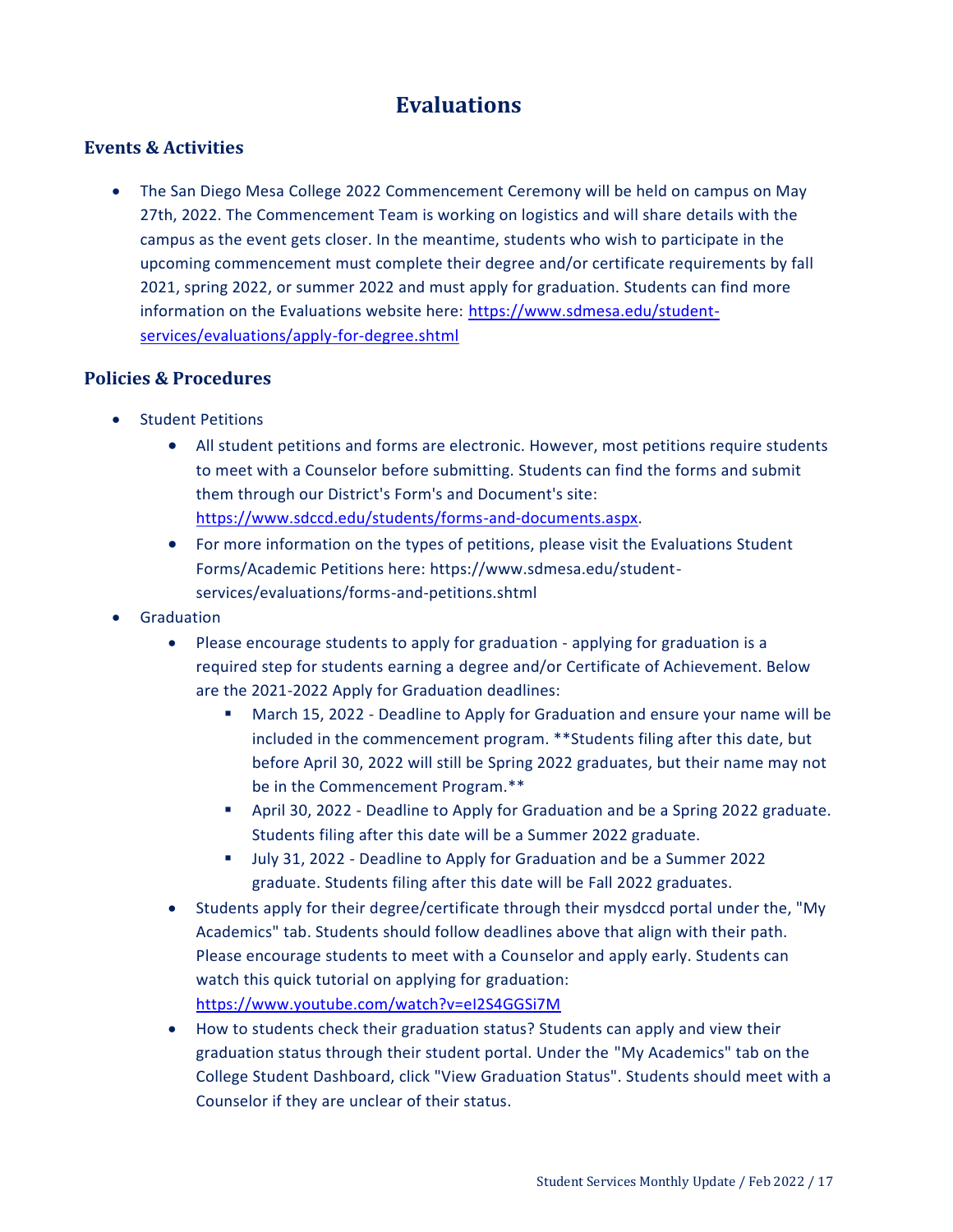- The District Evaluator Alphabet (for internal use):
	- Thu Nguyen...A,H,V
	- Christina Hambrick...B,F,N
	- Daniel Borbon Ibarra...C,D
	- Mary (Maggie) Stone...E, G
	- Helen Houillion...I, K, M, Y, Z
	- Hilda Osuna...J,L,T,U
	- Ryan Zimmerman...O,P,Q,R
	- Christina Monaco...S,W,X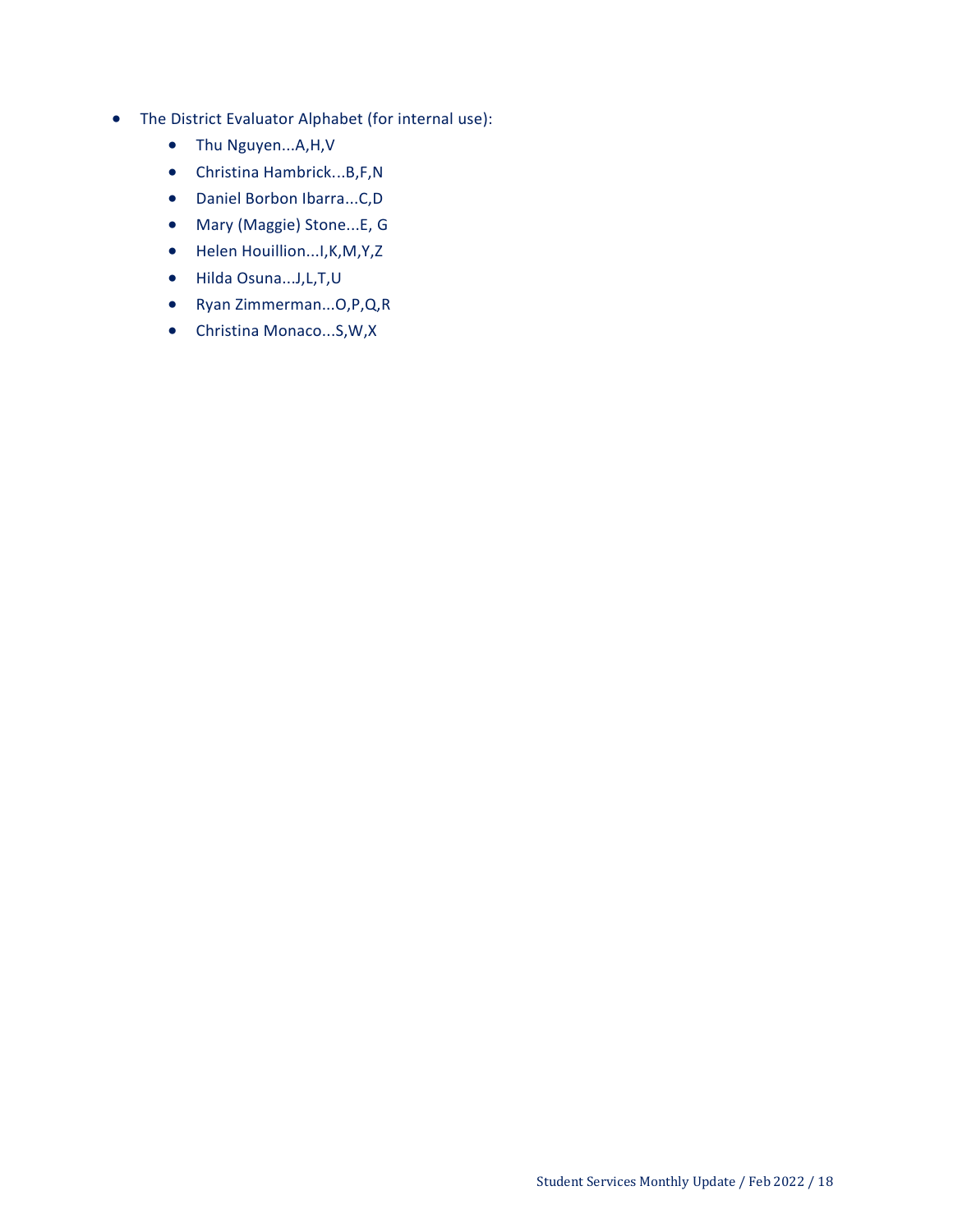# **Financial Aid**

### <span id="page-18-0"></span>**Employee Update**

 Cecilia Valdez our newest Student Assistance Technician and Joel Vera-Gonzalez have been with us for 2 months making good progress.

#### **Events & Activities**

 We began the system roll-over in preparation for 2022-2023 testing and loading aid applications loading to begin the 22-23 file processing.

#### **Innovations & Data**

During the month of February we disbursed \$4,115,901.81 in direct refunds to 4,235 students.

#### **Policies & Procedures**

 We are reviewing the implementation of regulatory changes required for the 22-23 academic year.

### **Special Recognition**

 Everyone in the FA Office, Delany for her excellent collaborative work between our Office and Outreach helping Promise Program students. To Joel and Cecilia for the energy and enthusiasm brought to the office. To the District FA Team (Tosh, Manolis and Lilibeth) for their work with the FA pages in the CS system, to the District Student Financials Team (Tony, Megan, Lili) for their help with refunds. To Dean Miller for her extraordinary leadership.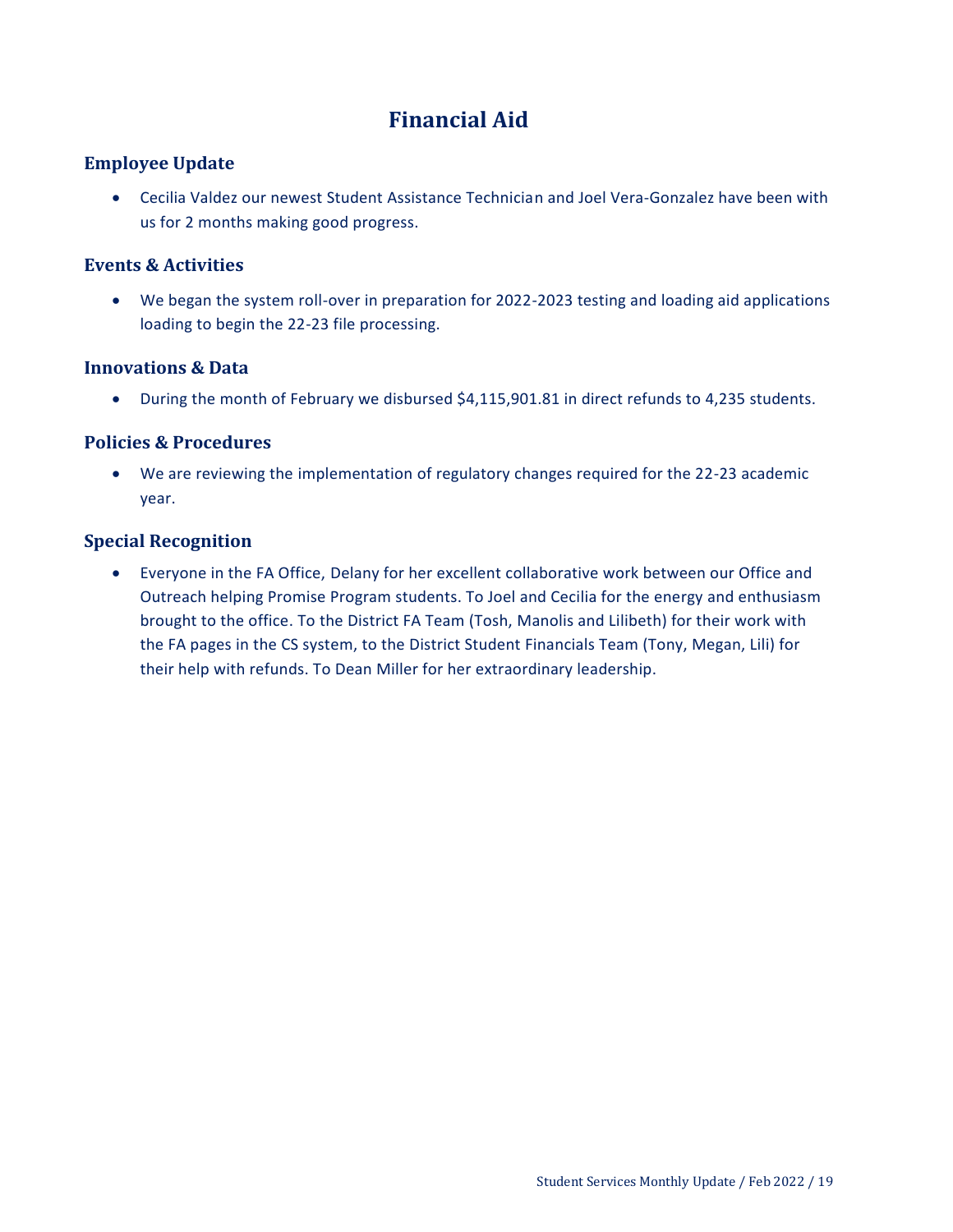# **Outreach & Community Relations**

#### <span id="page-19-0"></span>**Events & Activities**

#### **Outreach**

- As we have transitioned back to onsite services, our Outreach Ambassadors have been supporting Welcome Week efforts as well as providing campus tours! We've had the opportunity to introduce prospective students and their families to our beautiful Mesa campus. Spring is here and Outreach is happy to be providing high touch services.
- 2/17 Mesa Staff Van Chhum was invited to provide a Financial Aid workshop at High Tech High: Gary and Jerri- Ann Jacobs School. He was able to meet with over 50 students and to support with FAFSA and CA Dream Act completion.
- 2/25 -Mesa College Outreach participated in the monthly District Outreach training. All the campuses (City, Mesa, Miramar and the College of Continuing Education) had the opportunity to learn more about the College of Continuing Education and all it has to offer students. All in all it was a great opportunity for the Ambassadors to get to know their peers better throughout the District.
- 2/28 Our Mesa Ambassadors were invited to participate in the "SDCCE Celebration of Health Art and Culture event" at the College of Continuing Education: Education Cultural Complex (ECC). Ambassadors: Phoebe Truong, Daniela Castellanos, and Guillermo Martinez Montalvo were able to meet with ECC students and to introduce them to Mesa College programs and services.

#### **Promise**

- We hosted two Virtual Spring Kickoff Sessions for Promise students to get program updates and prepare for Spring semester. A total of 50 students attended.
- We distributed 18 free laptops to current Promise students. 90 students entered the opportunity drawing.
- We distributed 162 \$250 emergency grants to current Promise students. 380 students completed the grant application.
- We participated in the San Diego Promise | College of Continuing Ed Information Session. We shared Mesa campus highlights and Promise program information. We had over 40 attendees.

#### **Policies & Procedures**

#### **Promise**

- Promise students had until February 11 to enroll in at least 12 units for Spring semester. Students who did not enroll in at least 12 units may submit a DSPS Waiver or appeal for a reduced unit load to remain eligible for the Promise program while enrolled in less than 12 units.
- The Promise program is now accepting applications for Class of 2022 high school graduates who will be starting at Mesa during Fall 2022. More information and the application can be found here:<https://sdmesa.edu/promise>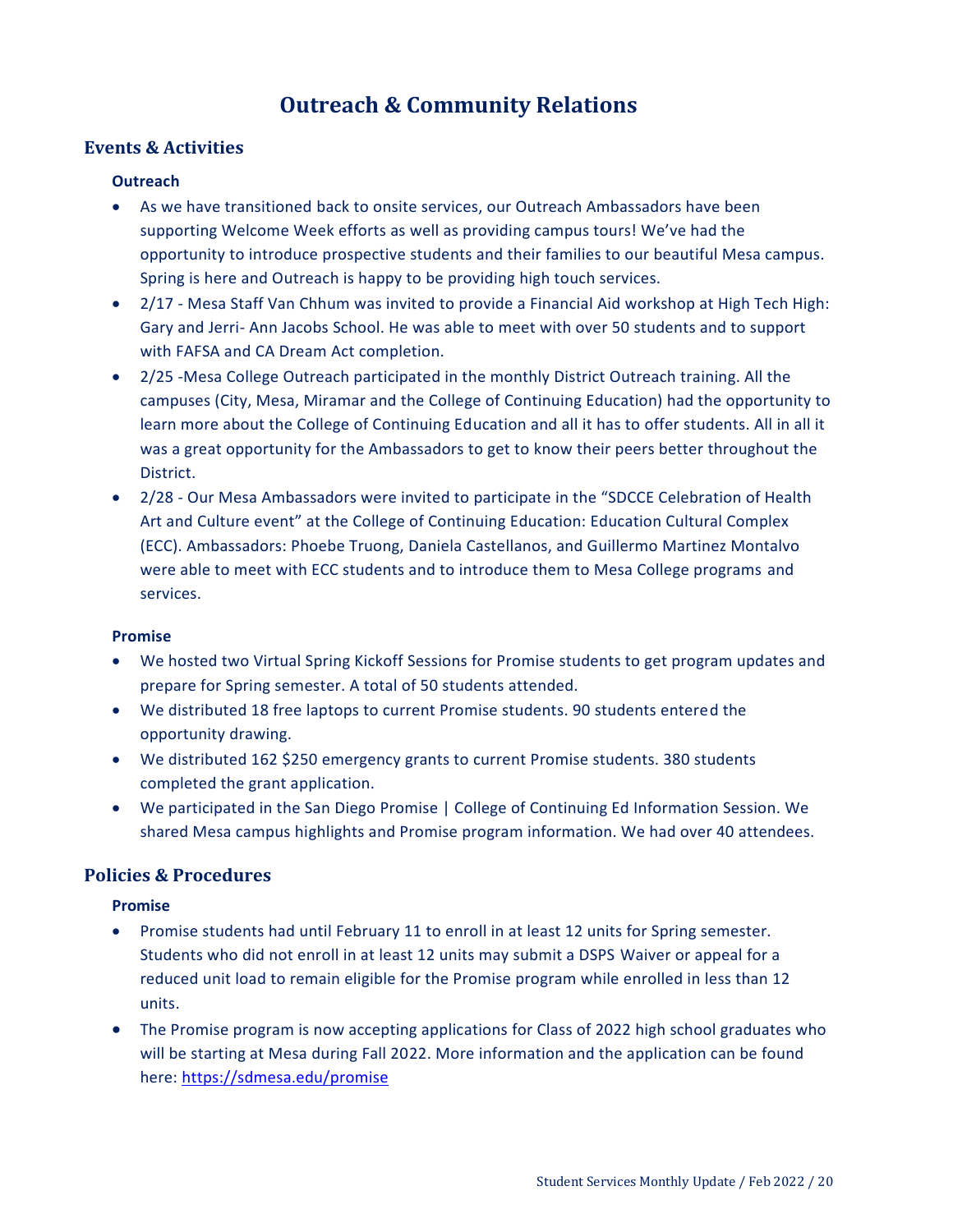# **Student Affairs**

#### <span id="page-20-0"></span>**Employee Updates**

- The team is all back in person and we are so happy to be here!
- Our team includes the following:
	- Victoria Kerba Miller, Dean of Student Affairs
	- Claudia Perkins, Student Rights and Responsibilities Coordinator
	- Charlie Lieu, College Technical Analyst
	- Zulma Heraldez, Administrative Assistant
	- Courtney Lee, Senior Student Services Assistant
	- Jessica Atthowe, SDICCCA Student Affairs Intern
	- Chrystian Smith, Student Affairs Intern
	- Sahar Mohammadi, Student Affairs Intern
	- Joanna Duong, Student Affairs Intern
	- Baktash Olomi, Student Affairs Intern

#### **Events & Activities**

#### **•** Scholarship Applications

The 2021-2022 scholarship cycle closed the application period at midnight on Thursday, Feb 17. The results of this cycle indicates a robust amount of interest from Mesa College student, with 661 applicants submitting a total of 2870 individual applications. This works out to about 4.3 applications per student on average and, furthermore, only 8% of students (56) drafted a general application that they then failed to submit. Likewise, only 11% (321) of the individual scholarship applications were drafted and then not submitted. We thus have a 92% and 89% submission rate for general applications and individual applications, respectively. Although this data does not reflect demographic information and the important context it provides, these are good numbers!

#### **•** Scholarship Outreach

This scholarship season Student Affairs is excited to offer students the opportunity to receive \$100 for attending one (1) scholarship workshop and information session as well as submitting three (3) Mesa scholarships. Mesa Scholarship workshops and information sessions are a collaborative effort by Student Affairs and MT2C that delivers pertinent information about applying for scholarships and writing excellent application essays.

#### **•** Scholarship Innovation

Mesa Foundation in collaboration with Student Affairs has implemented a Scholarship Community Reviewer Outreach campaign! We are excited to offer the opportunity for our Mesa Community to serve as reviewers to various Mesa Foundation Scholarships. The call out was circulated during Convocation and we are pleased to share that we have 26 community members that have signed up to join!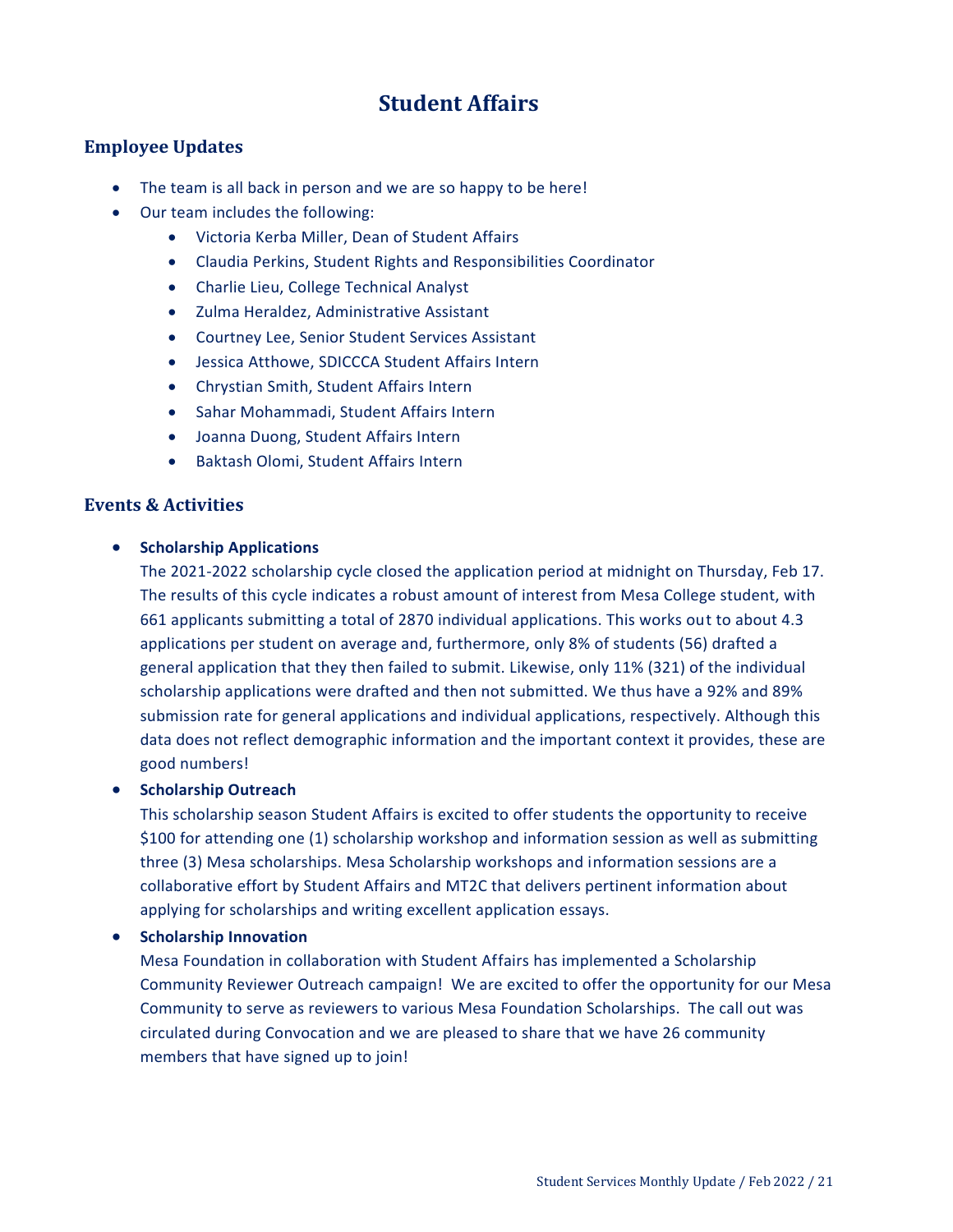#### **•** Scholarship Review

Student Affairs is collaborating with the Office of Communications and the Office of the Dean of Equity to host a workshop for scholarship reviewers. This workshop will seek to define existing equity gaps in our scholarship review process and explore methods for closing those gaps through compassionate action at every stage of the process.

#### **Welcome Week & Welcome Booths**

Despite the unexpectedly remote start to the semester, Student Affairs hosted a welcome booth on campus, from Jan 31 to Feb 3, to serve those students who had classes in-person. Engagement with the booth was greater than expected, with a slow but constant rate of students approaching to ask questions. Predictably, many of these questions revolved around when campus would be reopening for the semester, but directions to buildings and classrooms still made up the majority of service provided to students. Data tracking was practically impossible under the circumstances, but at least 50 campus maps were handed out during Welcome Week. In addition, Student Affairs hosted an additional welcome booth during the soft start of in-person classes during the week of Feb 22. Special thanks must go to the Student Ambassadors and Peer Navigators, whose volunteer support was absolutely essential to the success of both these critically important events.

#### **AS Elections**

The in-house election application period for the Associated Students in spring 2022 closed on Feb 17, with eleven students ultimately submitting applications. We look forward to mentoring those hopeful new members of the AS as they take on their new responsibilities.

#### **Club Rush**

The Inter-Club Council persisted in hosting an in-person Club Rush for the beginning of the spring 2022 semester, with a total of nine student groups signed up to participate. Inclement weather drastically impacted the success of the event on Tuesday and Wednesday, but clubs and the ICC were still present on-campus to participate through thick and thin. Reports are that the event was quite engaging, with many students visiting the club tables even in their new storm-resistant location. In addition, students who attended Club Rush and completed a simple set of tasks were eligible to receive a \$100 grant, which generated a notably large amount of interest among students.

#### **Special Recognition**

Our students are back! They want to be back and they are excited to be here!!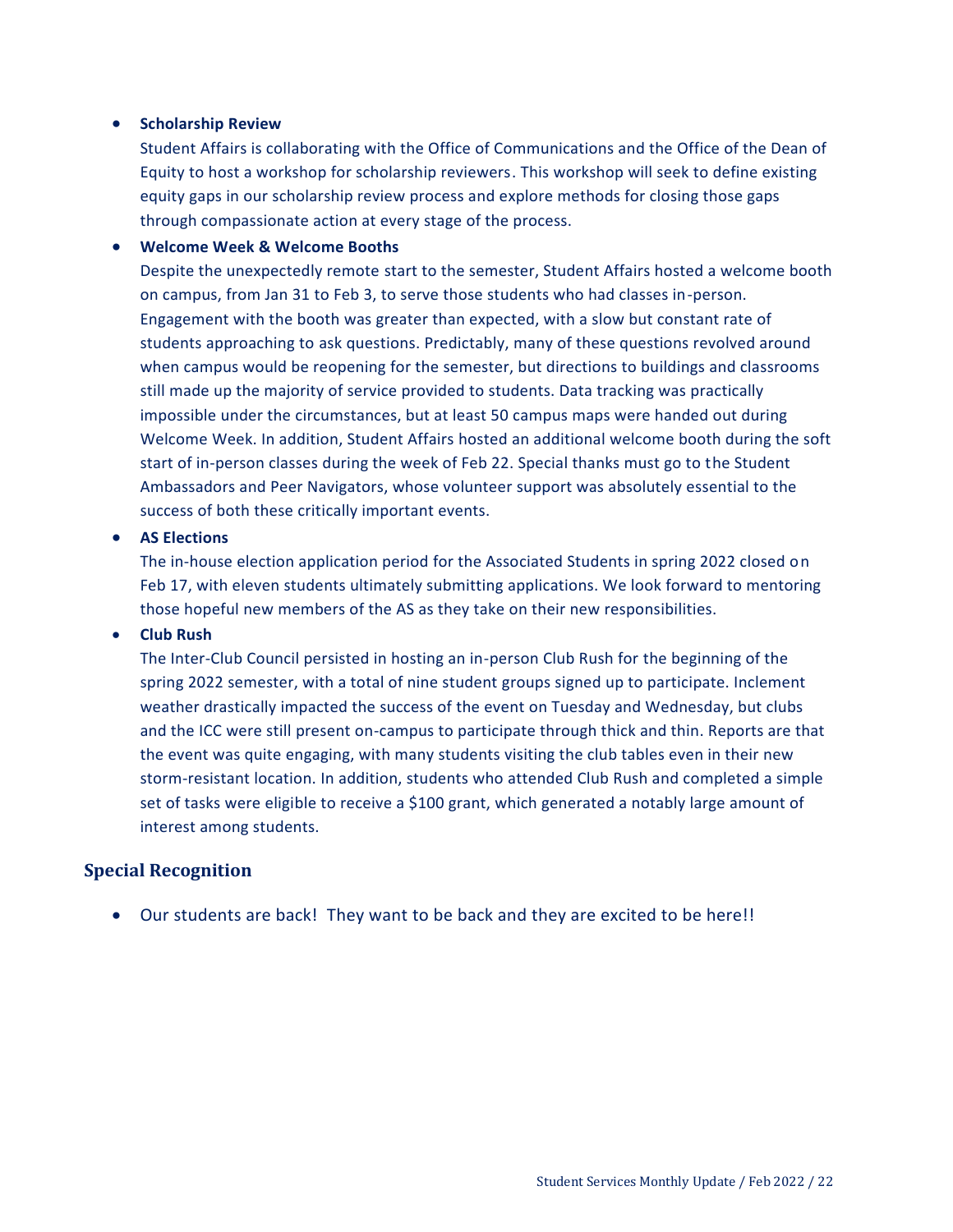# **Student Development**

#### <span id="page-22-0"></span>**Events & Activities**

Crakes and Maxey attended the SEP training through the Chancellor's Office.

#### **Student Success Stories**

 Mesa received commendation for the Veterans RFA final report and was invited to submit a proposal for the veterans symposium scheduled for September 2022.

#### **Special Recognition**

- Special recognition to Vicki Hernandez, Jordan Agricula, Alexandro Rodriguez, Gail Fedalizo, Adrian Tanjuaquio, Laura Rodriguez, and Ha Dinh for all their work supporting the student veterans.
- Many thanks to Bridget Herrin and Vicki Hernandez for their continued dedication to supporting us with our Military Friendly survey which resulted in a gold designation for San Diego Mesa College for 2022-2023.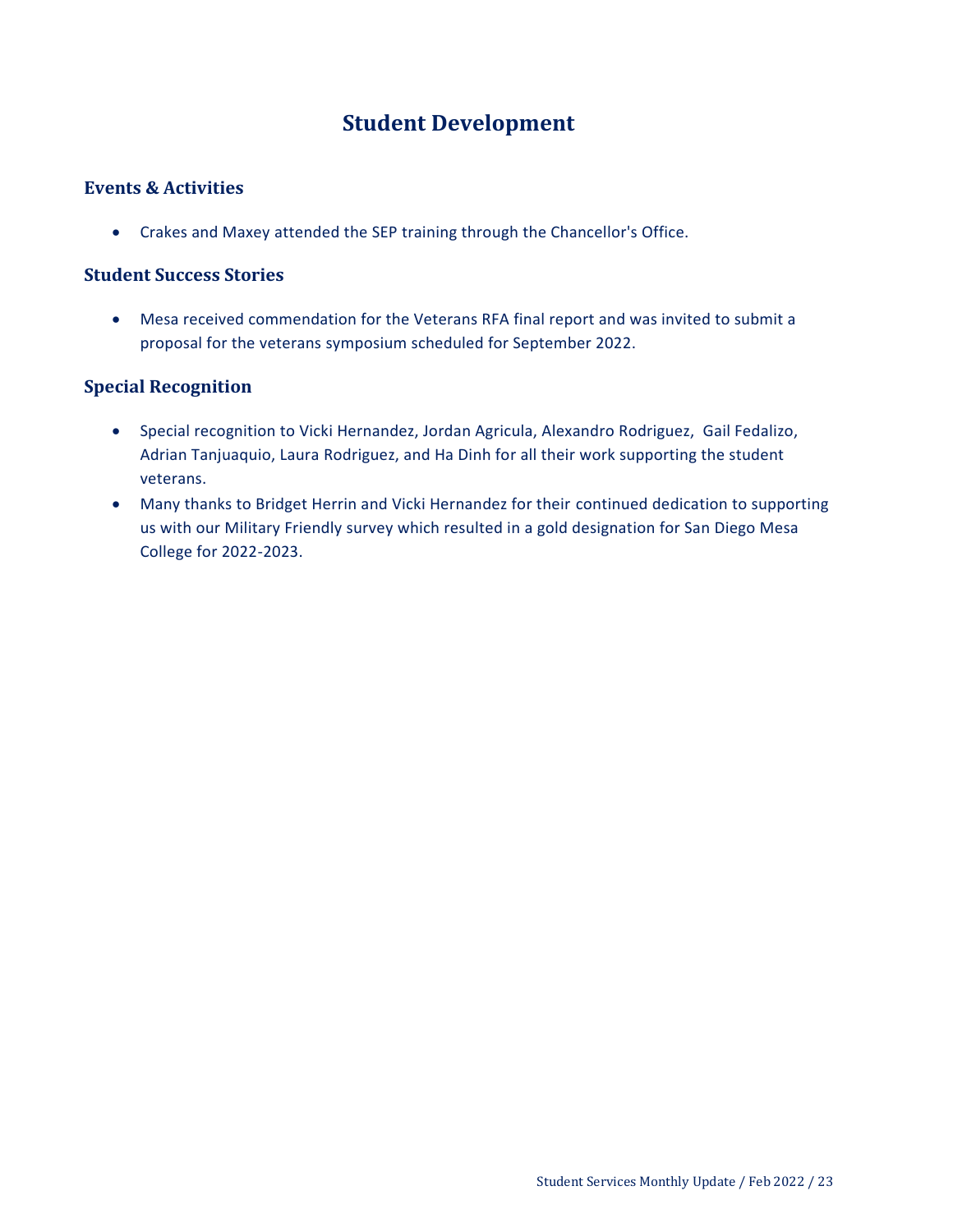# **Student Health Services**

### <span id="page-23-0"></span>**Employee Updates**

 Linda attended Transition Age Youth (TAY) Behavioral Health Services Council meeting provided by the County of San Diego, Health and Human Services Agency about Adult Mental Health.

### **Events & Activities**

- Mental health counselor Aurora San Pedro, LMFT provided Mental Health support to the academic support team from the Avanza Center: The Peer Navigators. The theme was "uncertainty". Aurora explored how peer navigators take on extra stress as employees and students taking classes. She covered healthy coping skills, which included scheduling, exercise, being outdoor, community/connectivity, resources and support.
- Student club: Active Minds facilitated by Aurora started the spring semester book club. They are reading a #1 New York Times bestseller, Turtles All the Way Down by John Green. The officers in Active Minds agreed to still keep weekly meetings on a Friday at 2:00 pm.
- Student Health services brought back the Grief and Resilience was a weekly student support group for all students to talk about what is happening in our daily life dealing with grief. Topics include:
	- Remember that your way of grieving is yours alone
	- Honor your feelings
	- Give yourself special time to think about your loved one
	- Take care of your health
- Mental Health counselors, John Guinn, LMFT provided a safe place for students to speak their mind starting from February to May.
- Student Health welcomes back John Guinn, LMFT. John facilitated the Be Calm group last spring semester. John will help out every Thursday this semester with Linda and every Tuesday to provide weekly support to help students with stress management, anxiety reduction and coping skills.
- Come As You Are, weekly student support group is starting discussions every Wednesday at 2:00pm. Join our Mental Health Counselor Linda Gibbins-Croft LCSW, as she creates a safe and inclusive support space for people who identity as gay, lesbian, bi-sexual, transgender, queer, non-binary, intersex and asexual.
- Linda facilitated a workshop on How to Organize for a Successful Semester last semester. Both students, staff and faculty realized that this workshop is very useful to their daily schedule of balancing work, school and home life. Students were able to learn about setting up a calendar to organize projects, study time and exams, manage stress and anxiety, schedule time to relax, and control social media usage. Student Health ensures that this workshop will be available weekly starting this month until finals week for the spring semester.
- Connections through Jackbox games every Thursday at 3:00pm are one of the most popular weekly groups to join. This is facilitated by Linda Gibbins-Croft LCSW. It is an entertaining interactive way to have students stay connected with one another during the hard transition time of college life.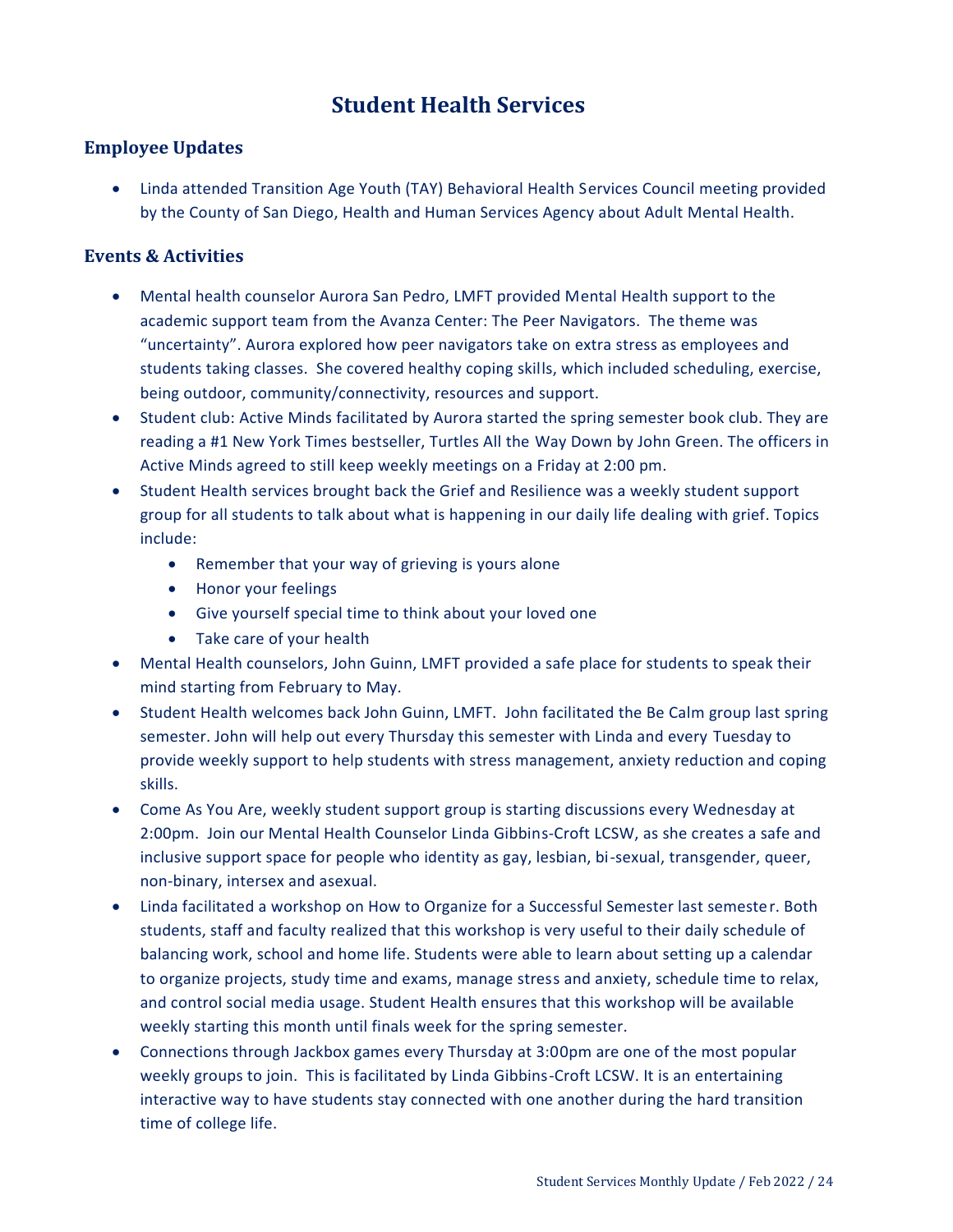Linda will present at the Friday Afternoon Tutoring Sessions on Information about anxiety and depression and how to have access to psychological services at Mesa College. She will also discuss coping skills, along with questions including QPR feedback.

#### **Innovations & Data**

 Student Health is continuing to learn and update the electronic health records. With data collected through Medicat, Student Health served 194 students through telehealth mental health services. Medical services were available for all students for in-person and tele health appointments with 539 students served, including limited in-person services with Dr. Wong every Wednesday for Athletes and Allied Health students.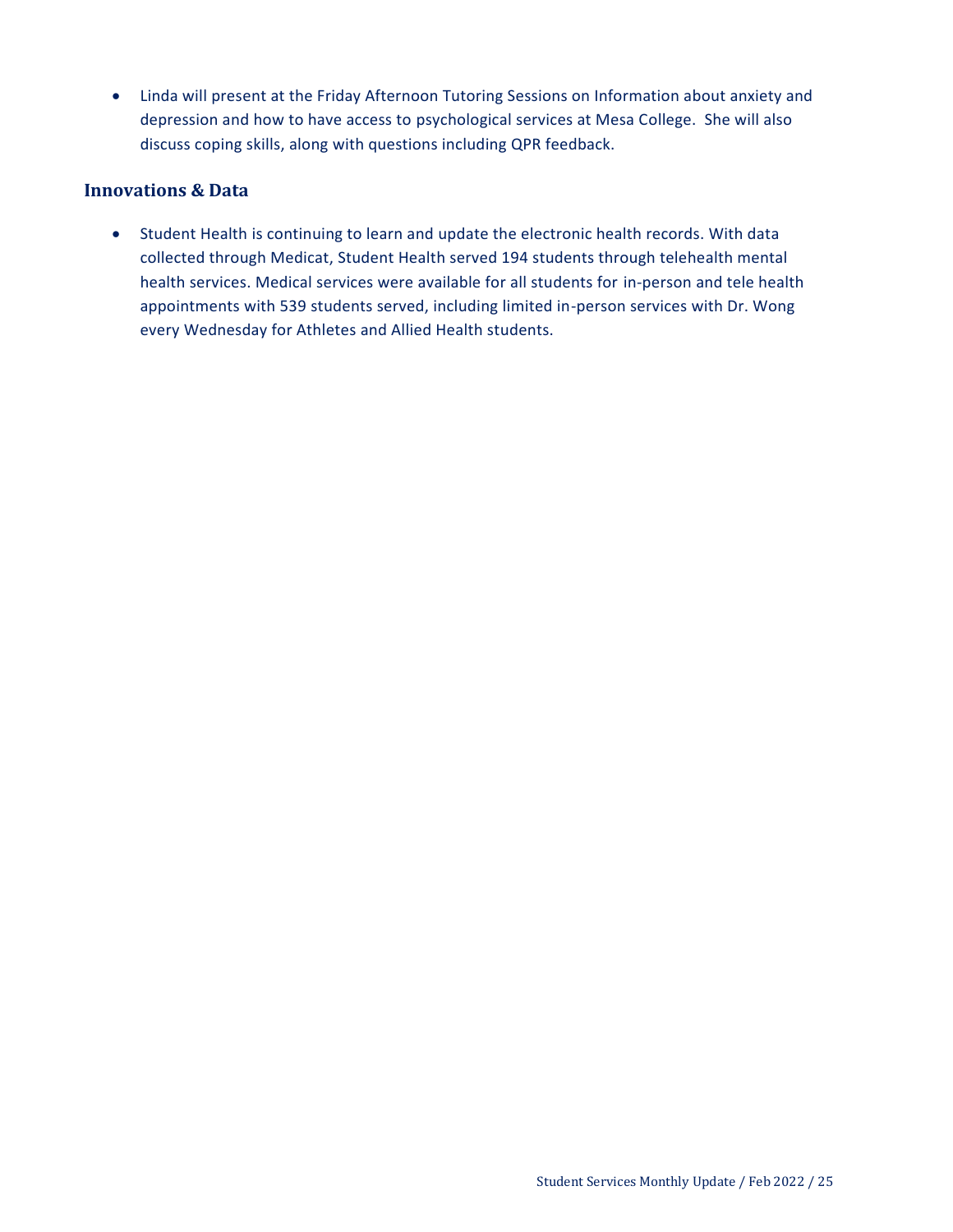# **Student Success & Equity**

### <span id="page-25-0"></span>**Employee Updates**

- Jordan Nash has been hired to serve as a "Black Student Leadership Fellow" This will be a project based position that will promote and recruit black students who will participate in various leadership roles including: Peer Navigators, Outreach Ambassadors, Basic Needs Ambassadors, Pathways Fellows, etc.
- Lucio Lira has been hired to serve as the Pride Center Coordinator.
- We were sad to say goodbye to Basic Needs Ambassador Mustaf Adde.
- Basic Needs Coordinator Johanna Aleman attended the Asilomar Leadership Skills Seminar in Pacific Grove.

#### **Events & Activities**

- SSE has served to support various Black History Month Events including:
	- Rosa Parks Recognition & Libation
	- The Activist in Me
	- Disrupting Racism Through the Lens of the Arts
- The Stand returned to in-person services Tuesday Feb. 22 and will be at full service operations in March.

#### **Innovations & Data**

#### **The Student Success & Equity Office**

- SSE has been partnering with Instruction to develop a Black Teacher Education Program in partnership with SDSU, Katrina Hamilton (SDICCCA Intern) has been supporting the development of the project.
- A Business Agreements was finalize with the district that will allow us, specifically Student Success & Equity, to partner with 211 San Diego | Community Information Exchange this Spring. The partnership will allow the development and training of our adjunct counselor(s); social work interns; basic needs ambassadors, etc. so that we can perform the functions that their associates/employees perform using 211 resources\databases to support our students.

#### **The Stand**

- **Direct Student Support**
	- The Stand continued seeing students through our direct student support program and have been providing students with books, supplies, foods, and other resources to assist with basic needs.
- **Market distributions**
	- The Stand continues to host the Farmers and Mobile markets as a drive thru model on the third level of the campus parking garage. These events are typically held the First Monday and Third Thursday of each month. We continue to encourage everyone to volunteer to support these events either by volunteering or informing students about the events.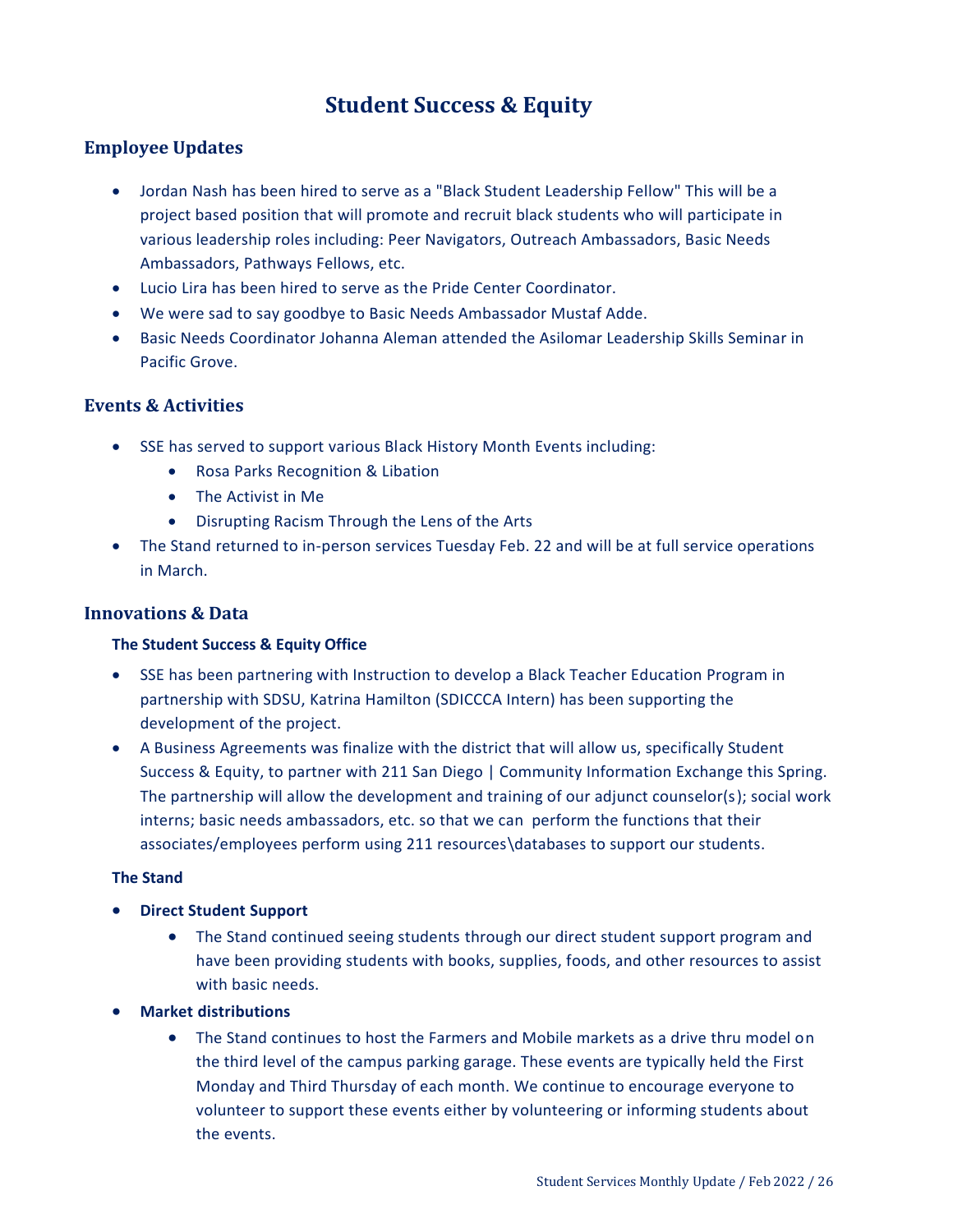#### **Workshops**

 The Stand has continued a series of workshops under the theme of Bolstering Confidence for a Safe Return. We are partnered with EOPS, CalWorks, STAR TRiO in promoting workshops under this theme. The majority of workshops begin in March.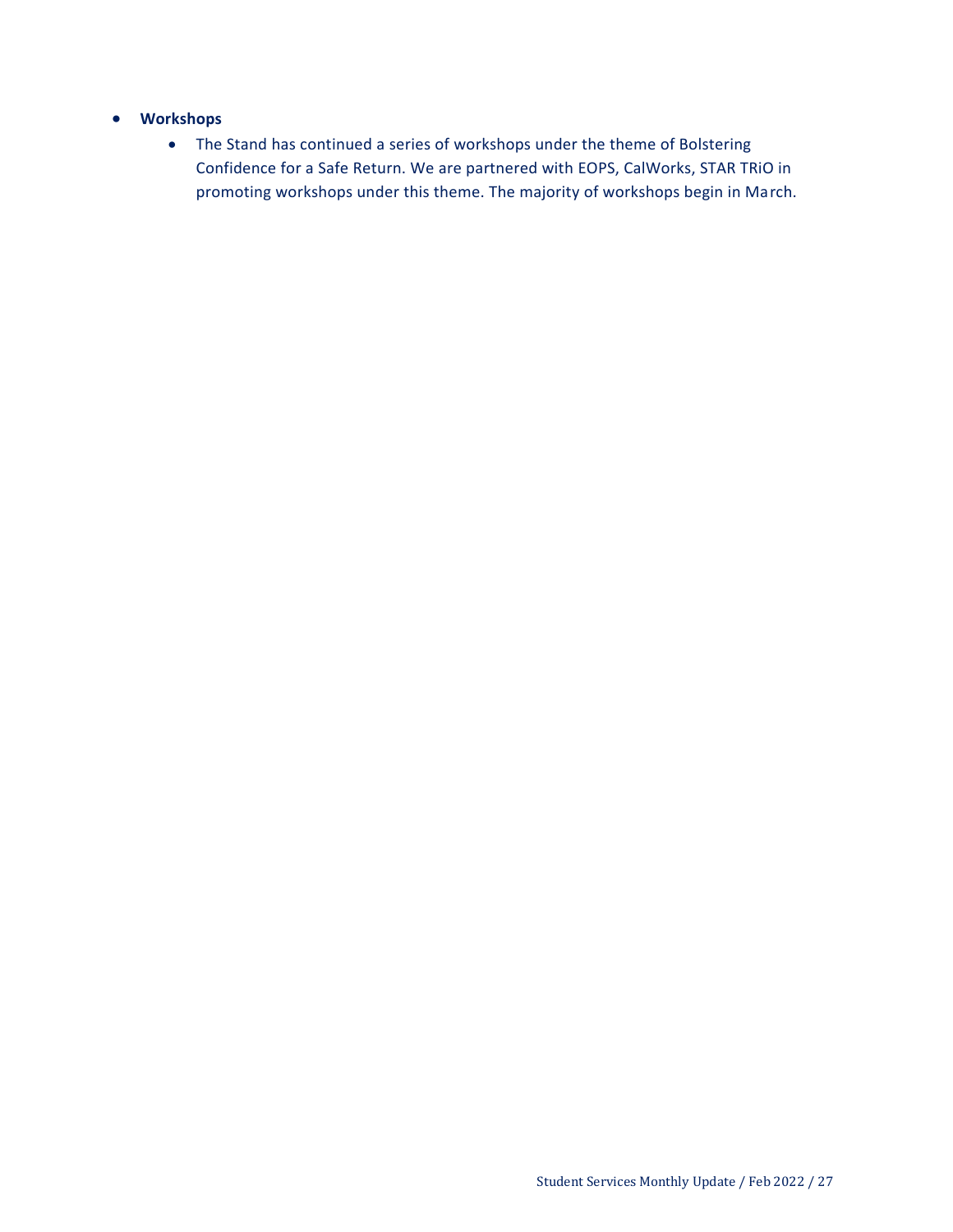# **Transfer**

#### <span id="page-27-0"></span>**Events & Activities**

 We continue to offer daily transfer talks. We are working on dual goals of preparing students for Fall 2023 transfer as well as supporting our Fall 2022 immediate transfer students. This is a great time for students to get information on Transfer Admission Guarantees, Associate Degrees in Transfer and academic renewal.

#### **Innovations & Data**

| <b>Transfer Center Data</b>               |                                   |
|-------------------------------------------|-----------------------------------|
| <b>Counselor Drop-In Appointments: 49</b> | Welcome Week presentation 3       |
| <b>Counselor Additional Contact: 216</b>  | Welcome Week presentation         |
| <b>Transfer Center Drop-ins: 129</b>      | participants: 13                  |
| Supplemental App Open Labs: 23            | • Transfer Talks: 10              |
| Supplemental App Open Lab Participants:   | • Transfer Talks Participants: 10 |
| 233                                       | <b>Chat Bot Conversations: 21</b> |

#### **Policies & Procedures**

- Students are encouraged to make 1:1 appointments with 4 year university reps through their respective links [https://www.sdmesa.edu/student-services/transfer-center/university](https://www.sdmesa.edu/student-services/transfer-center/university-representative-visits.shtml)[representative-visits.shtml](https://www.sdmesa.edu/student-services/transfer-center/university-representative-visits.shtml)
- Please refer students to or transfer center page to update us on their admissions notifications. They can use our link to input where they have been accepted.
- [https://docs.google.com/forms/d/e/1FAIpQLSfnaXQjCuFC-](https://docs.google.com/forms/d/e/1FAIpQLSfnaXQjCuFC-ZGseUzNDJL1O9RdI18pBZMp6qqXaHK4ddgEcQ/viewform)[ZGseUzNDJL1O9RdI18pBZMp6qqXaHK4ddgEcQ/viewform](https://docs.google.com/forms/d/e/1FAIpQLSfnaXQjCuFC-ZGseUzNDJL1O9RdI18pBZMp6qqXaHK4ddgEcQ/viewform)
- Transcript Fee Grants: As students are admitted to four year schools one of the hidden costs is transcripts fees. This can be costly if they student has previously attended multiple schools. The Transfer Center is able to help students with an SD Mesa Foundation Innovation Grant to help defray the cost of transcripts. <https://forms.gle/zoSmLojnirubxEdb7>

#### **Student Success Stories**

 The TCE staff continues to share in the joy with students as they get accept into four year schools.

#### **Special Recognition**

Welcome back to all the student workers and staff coming back to the TCE! We appreciate you.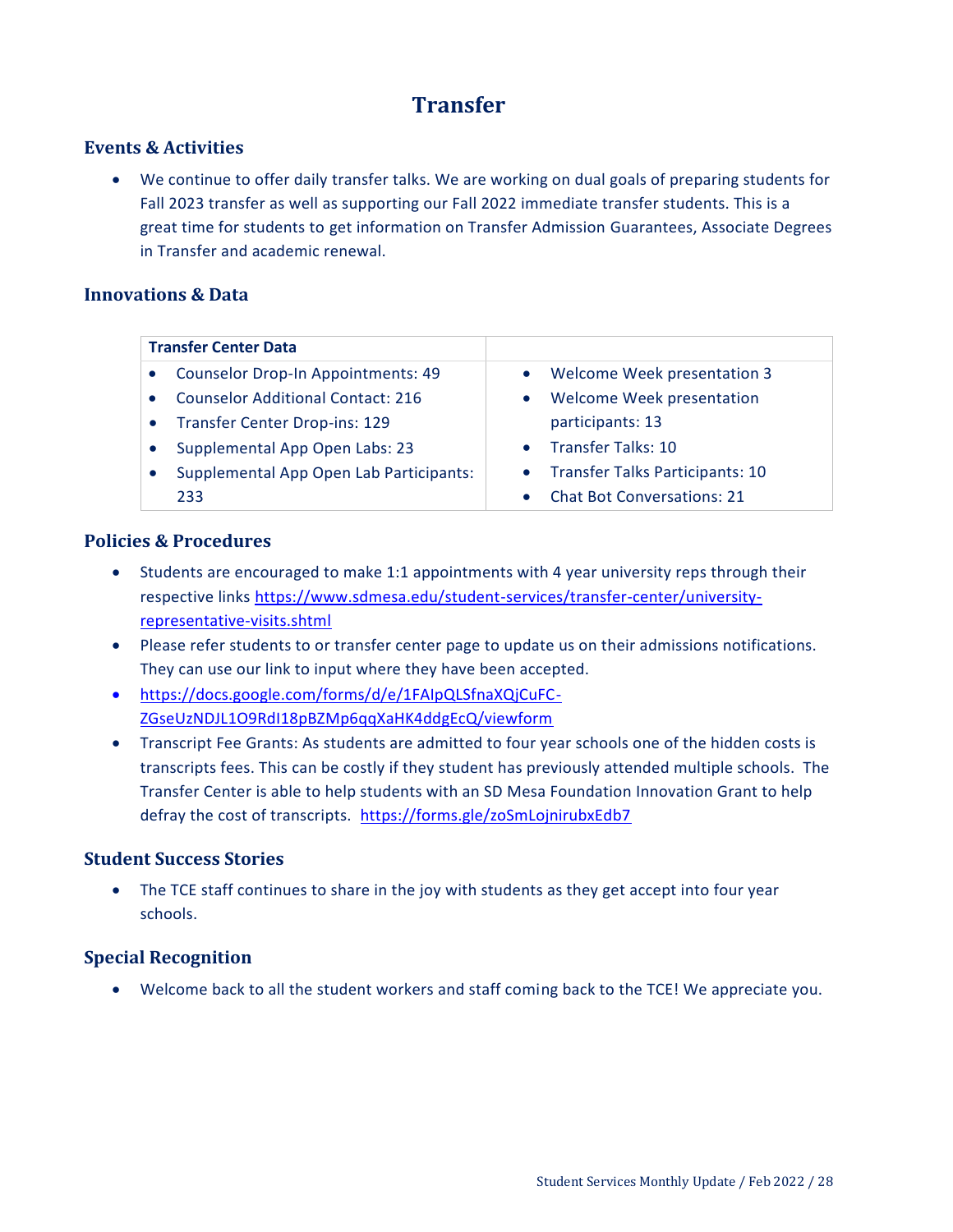# **Veterans**

### <span id="page-28-0"></span>**Employee Updates**

 We have hired 14 new VA work-studies across the campus, including the Dean's in the School of Arts and Languages, Athletics and the LRC. This brings our total to 20 student work studies. We also have a request for 3-4 student work studies we are getting to fill for The Stand.

#### **Events & Activities**

 To welcome back our student veterans to campus and the Veterans Success Center, we offered light morning refreshments and coffee on Tuesday and Wednesday (Feb 22 & 23).

#### **Innovations & Data**

- This month we have had communication with 400 students regarding general information or their VA educational benefits.
- The staff has cleared over 500 students in Cleared4 this month.
- We have also assisted over 40 faculty regarding grade submission and other questions.

#### **Policies & Procedures**

 We are working on streamlining our VA benefit intake process to ensure a faster turn-around time for deferments to go on accounts. Making this change will give students the ability to make changes to their schedules without delay.

#### **Student Success Stories**

 Through our VA work study interview process we were able to find out from a student of his goal of doing stats for a major league baseball team. Because of this knowledge we were able to place him with the Athletics department working with baseball and maybe basketball doing stats. This is a perfect way to get real life experience and give back to his community.

#### **Special Recognition**

 To our students at Mesa who have the resilience and perseverance to come back after being remote for 2 years. Special thanks to all of the staff who are here to serve our students and letting them know they are not alone!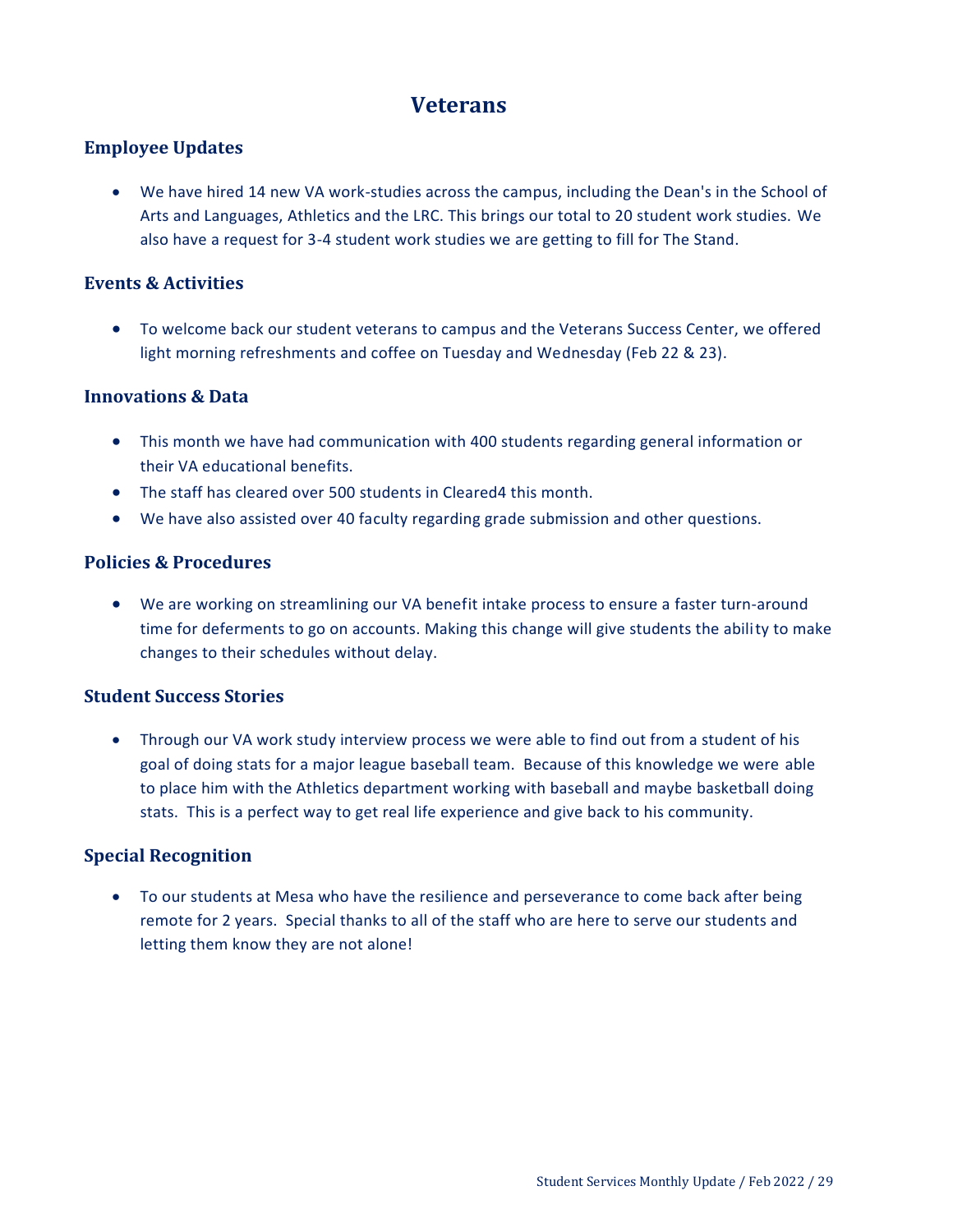# **Vice President Student Services**

### <span id="page-29-0"></span>**Employee Updates**

- VP Hands was honored as a Black History Month pioneer at UC San Diego's 20th Anniversary Black History Month Celebration & Scholarship Awards Ceremony.
- VP Hands has been re-appointed to serve on NASPA's James E. Scott Academy Board for a second consecutive term and participated on a NASPA Advisory Services Review Team for a California Community College.
- VP Hands attended an ACCJC Peer Review Training.

#### **Events & Activities**

- On February 22, 2022 we opened the doors of our Student Services Center to students and the community. Click [here](https://www.sdmesa.edu/student-services/SP22%20Services%20Flyer-2.pdf) for more information about our hours and various ways to connect.
- Our February Mesa Student Services Council Meeting focused on Return to Campus, Call to Action, Restorative Practices @ Mesa College and Accreditation: Standard II.
- Motivation & Morale (M&M) Committee
	- M&M hosted a Super Sweet Mad Libs Contest in the month of February! We hope you had a fun time participating in this Valentine's themed activity. "Yoda Best!"
- VP Hands presented at the following events
	- o #RealCollegeCalifornia Basic Needs Summit**.** In addition to helping coordinate Mesa's hosting of this event, VP Hands was able to participate in [a Mesa College Highlight video](https://us02web.zoom.us/rec/play/RfsoIIR1bxcxlR0pb7UByvI4JN_MWK9lrR63HGld09BrCQzkwcxmHrTLd-8SPtCTOkiToPcWqv73jCfe.ULfMQZYa5azFeuOS?continueMode=true&_x_zm_rtaid=LqPp__74SPWZ1lmTMxwqrQ.1644441173974.10032de380ee5799c1dfa4257ac14336&_x_zm_rhtaid=576) on our Basic Needs services (start at 1:28:00).
	- o EOPS & Special Program Virtual Retreat
- VP Hands attended/participated in the following activities/events
	- o Mesa Pathways Spring Retreat
	- o Mesa College Black History Month Events:
		- **Rosa Parks Birthday Recognition & Libation**
		- Activist in Me
		- Dr. William A. Smith Community Keynote Presentation
		- **E** Disrupting Racism Through the Lens of the Arts with Dr. Ron McCurdy
- VP Hands attended the following webinars/professional learning opportunities
	- o 2022 System Webinars: Chancellor's Office
	- o SSCCC Student Forum Series

#### **Innovations & Data**

- $\bullet$  The department helped coordinate Mesa College's March 17<sup>th</sup> Booster Clinic (open to all of SDCCD) and coordinated a incentives for Mesa College Students
- New scholarship videos to guide Scholarship Reviewers during the review cycle. Thank you to Hai Hoang from the Office of IE and Charlie Lieu in Student Services for producing these videos. For more assistance with scholarships, please contact the Student Affairs department.
	- [Scholarships & Equity: Using Data to Put Values into Action](https://www.youtube.com/watch?v=zPluheK30NU)
	- **[Scholarship Review Training: Step-by-Step Guide](https://www.youtube.com/watch?v=7WIxFhnta6g)**